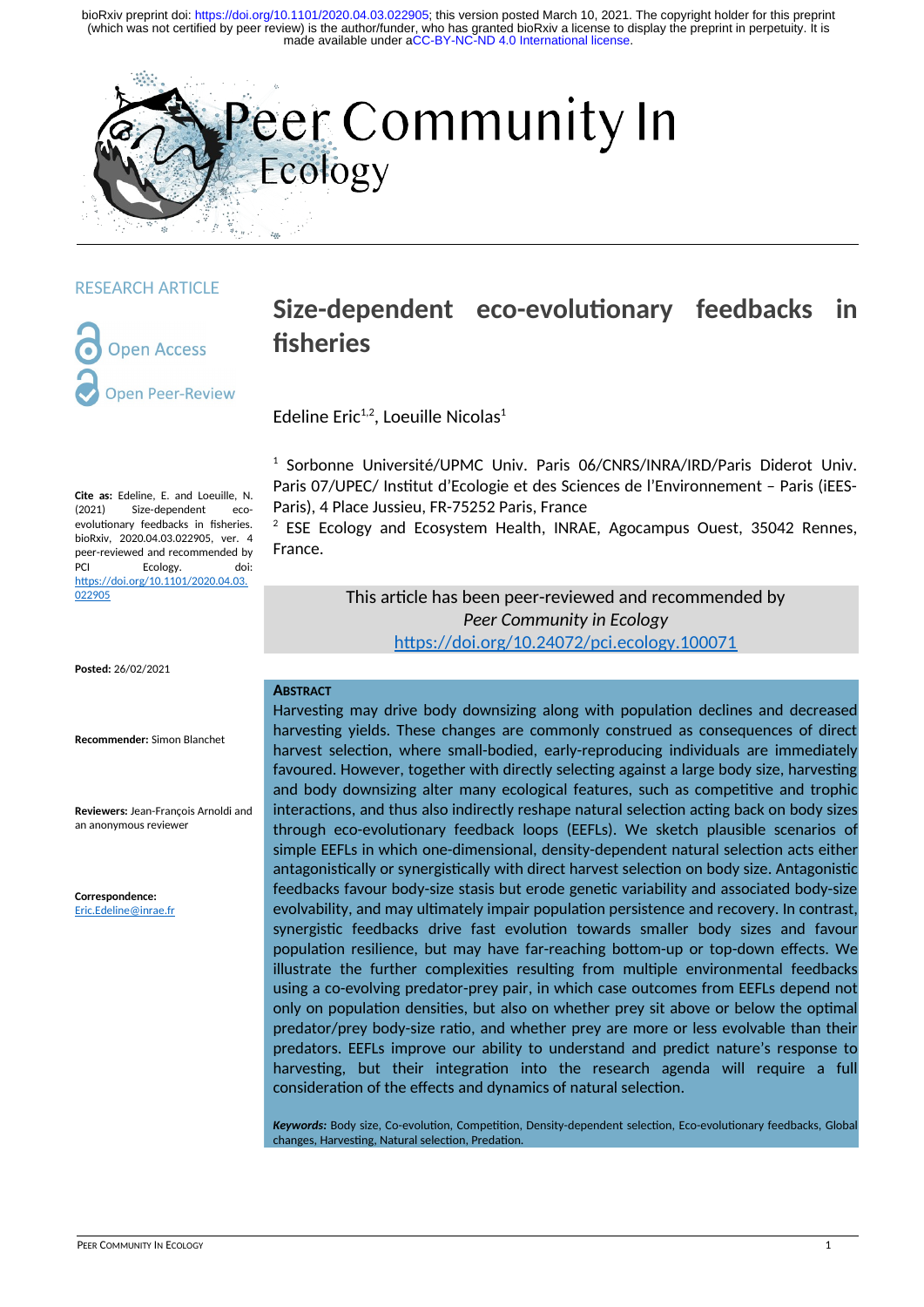

#### **Glossary**

**Absolute fitness**: number of offspring reaching the reproductive stage.

**Evolutionary deterioration**: evolutionary change leading to smaller population densities, thereby increasing its probability of extinction (e.g., due to demographic stochasticity).

**Evolutionary rescue**: adaptive evolutionary change that restores positive growth to declining populations and prevents extinction.

**Evolvability**: trait potential to evolve.

**Fitness landscape**: multidimensional surface depicting fitness as a function of phenotypic traits.

**Relative fitness:** absolute fitness of a given phenotype divided by average absolute fitness of all phenotypes in the population.

**Selection gradient**: Trait-specific slope of the fitness landscape, i.e., holding other traits constant.

## **Introduction**

The management of exploited populations is classically based on density-dependent population models in which harvesting, while decreasing population size, also relaxes density-dependent competition so that individual biomass productivity is increased (Verhulst 1838; Schaefer 1954; Hilborn and Walters 1992). However, this classical view has been repeatedly challenged by studies showing that individual biomass productivity often tends to decrease, not to increase, with harvesting (Kristiansen and Svåsand 1998; Conover and Munch 2002; Swain et al. 2007; Edeline et al. 2007, 2009; Biro and Post 2008; Heino et al. 2013).

This negative relationship between harvest effort and individual biomass production is generally interpreted as a rapid evolutionary response to direct harvest selection against large-bodied individuals by fishers (Trippel 1995; Law 2000; Kuparinen and Merilä 2007; Fenberg and Roy 2008; Heino et al. 2015). Accordingly, selection against a large body size is expected to favour slow-growing and early-maturing genotypes, which also tend to have lower fecundity and decreased offspring quality (Walsh et al. 2006; Heino et al. 2013). However, cases remain where exploitation induces no phenotypic change (Hilborn and Minte-Vera 2008; Devine and Heino 2011; Silva et al. 2013; Marty et al. 2014), or a change towards larger body sizes as predicted by density-dependent population models (Hilborn and Minte-Vera 2008). Therefore, whether harvest-induced evolutionary changes occur at all, or are large and rapid enough to influence biomass productivity remains controversial (Andersen and Brander 2009; Borrell 2013).

This debate, we feel, is plagued by a pervasive inclination of many researchers to overlook natural selection and to consider selective removal by harvesters as the only dynamic selective force at play. Natural selection, if ever mentioned, is regarded as negligible such that harvest-induced changes are widely considered as slowly reversible (see e.g. the seminal paper by Law 2000). The simplifying assumption that natural selection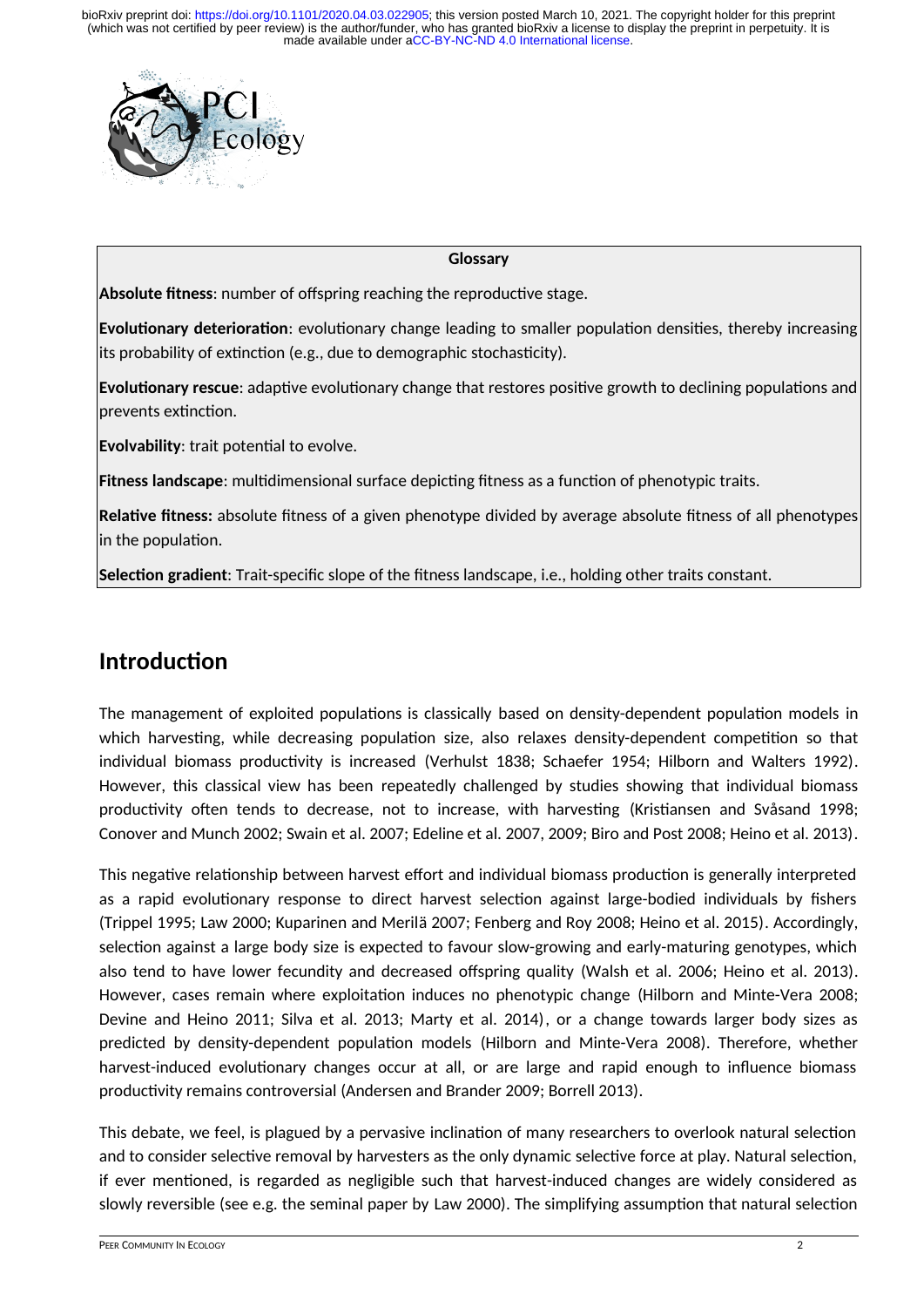

is negligible further leads to conclude, for instance, that body-size stasis in harvested populations indicates that evolution is absent or has unimportant effects relative to the effects of ecology (e.g., Hilborn and Minte-Vera 2008). As we propose below, body-size stasis may in fact reflect eco-evolutionary dynamics in which natural selection opposes the effects of direct harvest selection. Failure to account for these ecoevolutionary processes might fundamentally hamper our ability to understand and, hence, to manage productivity dynamics in harvested populations.

The objective of this essay is to provide an impetus to the study of natural selection in harvested populations, and may be seen as a complementary follow-up to Kinnison et al. (2015). These authors stressed that our inclination to seek for parsimonious explanations may drive us to overlook the action of complex ecoevolutionary dynamics. Following this idea, we review theoretical, experimental and empirical insights to elaborate plausible scenarios under which complex eco-evolutionary dynamics may affect the yield and resilience of harvested populations in outcomes that may appear very similar to purely ecological or purely evolutionary dynamics. Most of our examples come from fisheries which, because of their ecological, economic and social importance, concentrate the majority of the literature devoted to harvested animal populations.

We first review the mechanisms through which natural selection may favour either large-bodied or smallbodied individuals. Secondly, we build on this knowledge of natural selection to identify the different pathways and directions that size-dependent EEFLs may take in harvested populations when only one single species evolves. In the third section, we extend the approach to EEFLs acting at the two-species and foodweb levels. Finally, in the fourth section we conclude with an overview of the methods currently available to advance our empirical knowledge of EEFLs and with a consideration of how EEFLs may change our approach to managing harvested populations.

## **1. Size-dependent natural selection**

Ample evidence shows that trait evolution in response to natural selection may be large and fast, hence far from negligible (Hendry and Kinnison 1999, 2001; Grant and Grant 2002; Stockwell et al. 2003; Hairston et al. 2005; Carroll et al. 2007). This section provides details of the mechanisms through which natural selection moulds body sizes.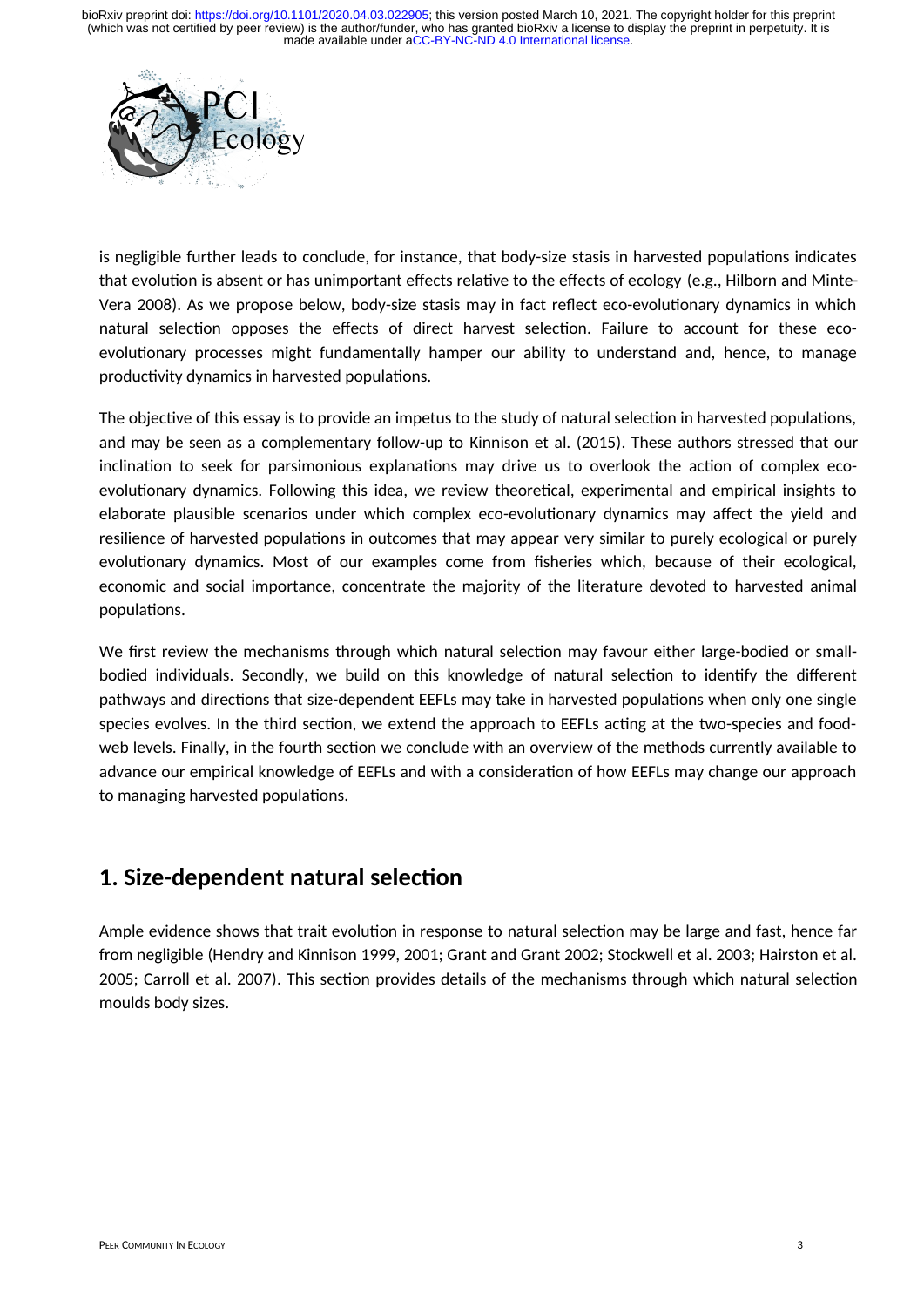

**Table 1. Sources of natural selection predicted and observed to favour either a smaller or larger body size at age or at maturity.**

| Natural selection for a<br><b>Smaller body size</b>                           |                                                                                 | Natural selection for a<br>Larger body size                                             |                                                |
|-------------------------------------------------------------------------------|---------------------------------------------------------------------------------|-----------------------------------------------------------------------------------------|------------------------------------------------|
| Exploitative competition $1$                                                  | (De Roos et al. 2003;<br>Kooijman 2010)                                         | Interference competition                                                                | (Le Bourlot et al.<br>2014)                    |
| Long-term food stress <sup>2</sup>                                            | (Arendt 1997)                                                                   | Long-term food stress <sup>2</sup>                                                      | (Gadgil and<br>Bossert 1970)                   |
| Selective predation on large-bodied<br>individuals in prey populations        | (Gårdmark and<br>Dieckmann 2006;<br>Heino et al. 2015)                          | Seasonal food stress                                                                    | (van de Wolfshaar<br>et al. 2008)              |
| Size-independent predation                                                    | (Abrams and Rowe<br>1996; Gårdmark and<br>Dieckmann 2006:<br>Heino et al. 2015) | Selective predation on small-<br>bodied individuals in prey<br>populations <sup>3</sup> | (Day et al. 2002)                              |
| Selective predation on juvenile (immature)<br>individuals in prey populations | (Abrams and Rowe<br>1996)                                                       | Cannibalism                                                                             | (Claessen et al.<br>2004)                      |
|                                                                               |                                                                                 | Selective predation on mature<br>individuals in prey populations                        | (Ernande et al.<br>2004; Heino et al.<br>2015) |

1: Note, however, that selection may be for a larger (not smaller) body size if attack rate increases faster with body size than maintenance metabolic rate. See text for more details. 2: long-term food stress has opposite effects on size-at-age and on size-at-maturity. 3: direction of selection may be different on size-at-age and on size-at-maturity, see text.

### **1.1 Natural selection for a smaller body size**

Competition may be exploitative, i.e., resource-mediated (or indirect) or interference-mediated, i.e., direct. Both types of competition are expected to generate selection on body size, but only exploitative competition is expected to favour smaller body sizes. Exploitative competition may be usefully construed using the *R*\* rule, which states that competition selects individuals surviving on the lowest equilibrium resource level (Tilman 1982). A lower individual *R*\* (i.e., a higher competitive ability) is achieved by increasing resource intake and/or by decreasing basal metabolic requirements. Note, however, that both resource intake and basal metabolic rate generally increase with body size (Peters 1983; Persson et al. 1998; De Roos et al. 2003; Kooijman 2010). Hence, whether individual *R*\* increases or decreases with body size depends on the relative strengths of allometric constraints acting on resource intake and metabolic rate. If resource intake increases faster with body size than metabolic rate, *R*\* decreases with increasing body size and exploitative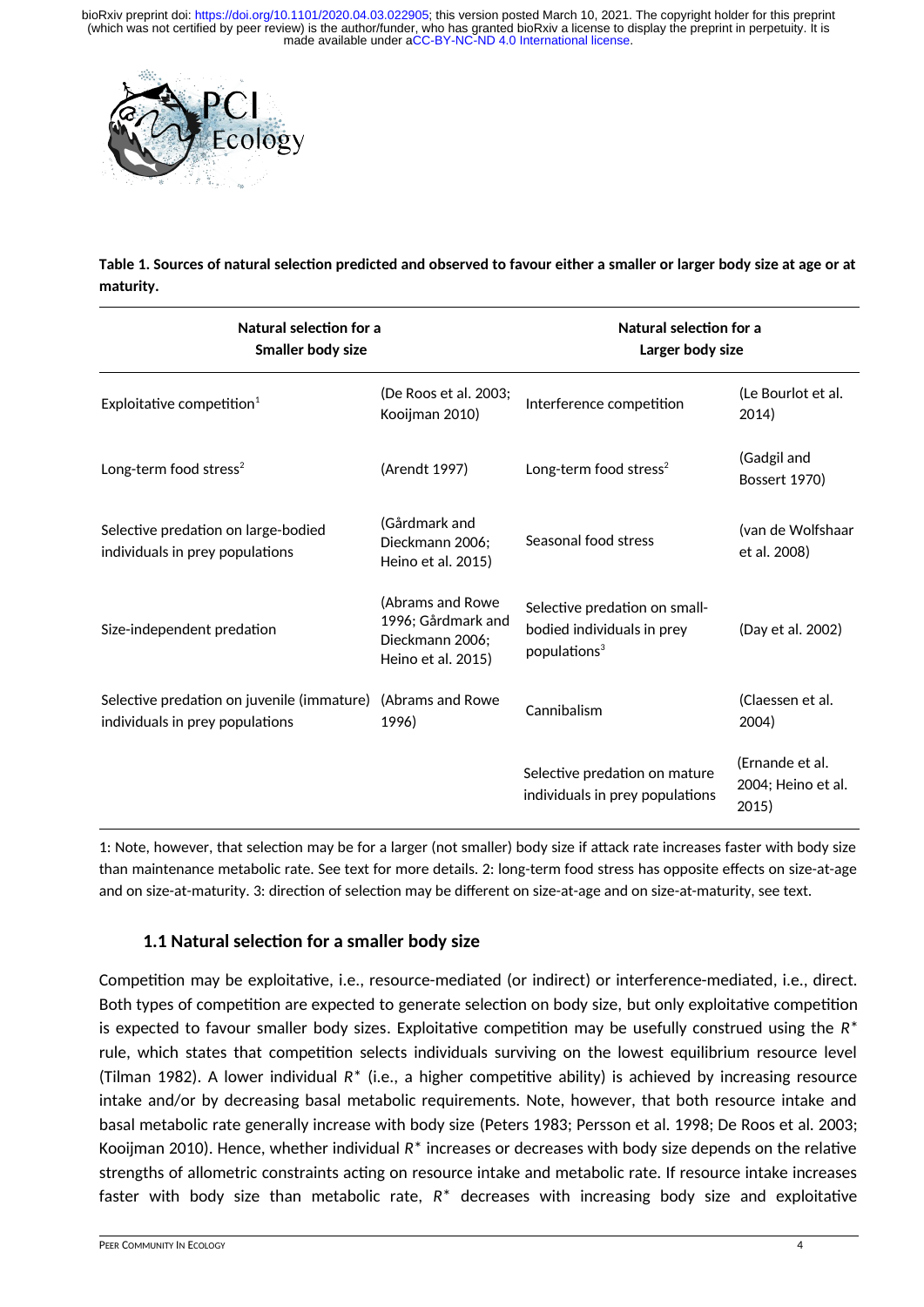

competition should select for larger body sizes. In contrast, if resource intake increases slower than metabolic rate, *R*\* increases with body size and exploitative competition should select for smaller body sizes. In fish, available evidence suggests that *R*\* increases with body size (Persson and De Roos 2006), so that exploitative competition should favour smaller sizes. The argument extends to many other taxa if one assumes that ingestion increases with body surface (  $~\propto~$  size $^{2})$  while maintenance increases with body volume (  $\,\propto\,$  size $^3$ ) (Kooijman 2010). Population dynamics consistent with this prediction have been reported in the vendace *Coregonus albula* (Hamrin and Persson 1986), roach *Rutilus rutilus* (Persson et al. 1998) and Japanese medaka *Oryzias latipes* (Edeline et al. 2016).

Competition, if not leading to competitive exclusion, may also select on body sizes indirectly through decreasing the individual resource share on the long term. Available evidence suggests that such food stress has opposite effects on somatic growth rate and age at maturation. Across a wide variety of taxa, food stress favours slower growth rates and smaller size at age, presumably by imposing energy reallocation to the most vital functions (Arendt 1997). In contrast, fitness-maximising models predict that food stress should select for delayed maturation and, hence, for larger size at maturity if somatic growth rate is constant (Gadgil and Bossert 1970), a prediction supported by available empirical evidence (Holliday 1989; Sgrò and Partridge 2000). Therefore, if somatic growth and maturation trade off, the growth-mediated and maturationmediated effects of food stress on body size oppose each other, and are thus likely to remain inconsistent or cryptic.

Competition is not the only ecological interaction that may select for smaller body sizes. Predators that target large-bodied prey directly select for smaller prey body sizes just like harvesters do (see above). This is for instance the case for fish predation on zooplankton (Brooks and Dodson 1965). If predators are non sizeselective, predators still favour earlier maturation in prey and, hence, a smaller size at maturity if somatic growth is constant (Abrams and Rowe 1996). This is because early-maturing individuals have an increased fitness advantage when life expectancy is reduced (Gårdmark and Dieckmann 2006; Heino et al. 2015). Finally, if predation mortality is stage-dependent, higher juvenile (immature) mortality favours earlier maturity which, given a fixed somatic growth rate, also means maturity at a smaller body size (Abrams and Rowe 1996; Heino et al. 2015).

### **1.2. Natural selection for a larger body size**

In the wild, survival often increases with larger body sizes (Roff 1992), as demonstrated for instance in juvenile fish (Perez and Munch 2010; Stige et al. 2019), juvenile Soay sheep (*Ovis aries*, Hunter et al. 2018), or adult fish (e.g., Carlson et al. 2007, Olsen and Moland 2011). The mechanism behind this positive survival-size relationship could involve a higher resistance to starvation in larger-bodied individuals (van de Wolfshaar et al. 2008), but also results from strong interference in competitive interactions. While size-selective effects of exploitative competition are dependent upon the allometric scaling exponents of intake and maintenance rates (see above), interference competition almost universally brings an advantage to large-sized individuals in contests for food (Persson 1985; Post et al. 1999). In fish, dominance hierarchies are highly size-dependent both among and within species (Griffiths et al. 2020; Fausch et al. 2021). In experimental populations of the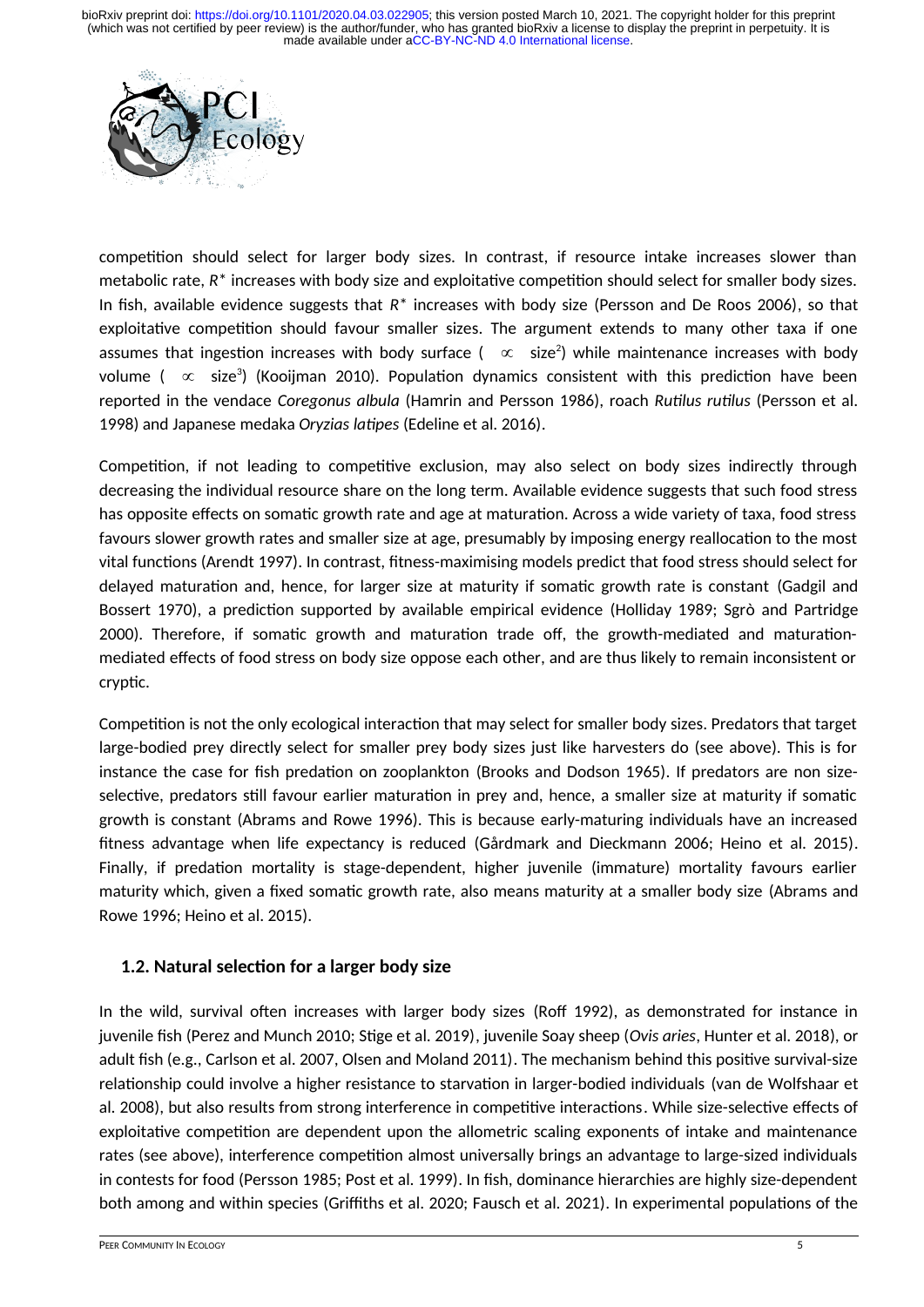

springtail *Folsomia candida*, interference favours large-sized individuals that can monopolize resources (Le Bourlot et al. 2014). Similarly, in wild populations of the brown anole lizard *Anolis sagrei* natural selection for larger body sizes increases in parallel with population density and associated interference competition (Calsbeek and Smith 2007). In these lizards, the strength of competition-induced selection on body size overwhelmed the strength of predation-induced selection (Calsbeek and Cox 2010).

Often, predators are size-limited and thus preferentially feed on small-sized prey individuals. This is true for both aquatic and terrestrial systems (Sinclair et al. 2003). In such cases, predators favour prey individuals that grow fast through a "predation window" to rapidly reach a size refuge, i.e., they select for a large body size at a given age (Day et al. 2002). This predation window plays a key role in mediating the population dynamic effect of intraspecific predation (i.e., cannibalism), an interaction that is present in multiple aquatic or terrestrial taxa (Fox 1975; Claessen et al. 2002, 2004). Cannibalism is presumably the mechanism that controlled the positive effect of population density on somatic growth rate in the pike (*Esox lucius*) population of Windermere where, as the density of cannibals increased, survival was biased towards fastergrowing individuals (Edeline et al. 2007, 2009).

The effect of size-limited predation on age at maturation is less straightforward than on somatic growth. If mortality increases among small-sized individuals, predictions depend on the details of the model. Optimality models predict evolution of delayed maturation at a larger body size (Taylor and Gabriel 1992). In contrast, adaptive dynamics models accounting for a trade off between somatic growth and reproduction and for a positive effect of body size on fecundity lead to more complex outcomes: increased mortality among smallsized individuals can increase or decrease maturation size, or even lead to the coexistence of both early- and late-maturing individuals when benefits from early maturation collide with benefits from growing fast to a size refuge (Gårdmark and Dieckmann 2006). The outcome of evolution also depends on whether food availability is sufficient to support fast somatic growth (Chase 1999). To our knowledge, the available empirical and experimental evidence more often supports delayed maturation at a larger body size when predation targets small-sized individuals (Edley and Law 1988; Wellborn 1994; Beckerman et al. 2010; Le Rouzic et al. 2020).

Finally, a larger body size further provides females with a higher fecundity in egg-spawning species (Barneche et al. 2018), and males with a strong advantage in contest sexual selection (e.g., Fleming and Gross 1994). Combined together, these multiple positive effects of natural selection on body sizes are likely to outweigh the negative effects, as suggested by an overall tendency for natural and sexual selection to favour larger body sizes across multiple taxa (Kingsolver and Pfennig 2004). We now move to examining how such sizedependent natural selection may interact dynamically with ecology in EEFLs.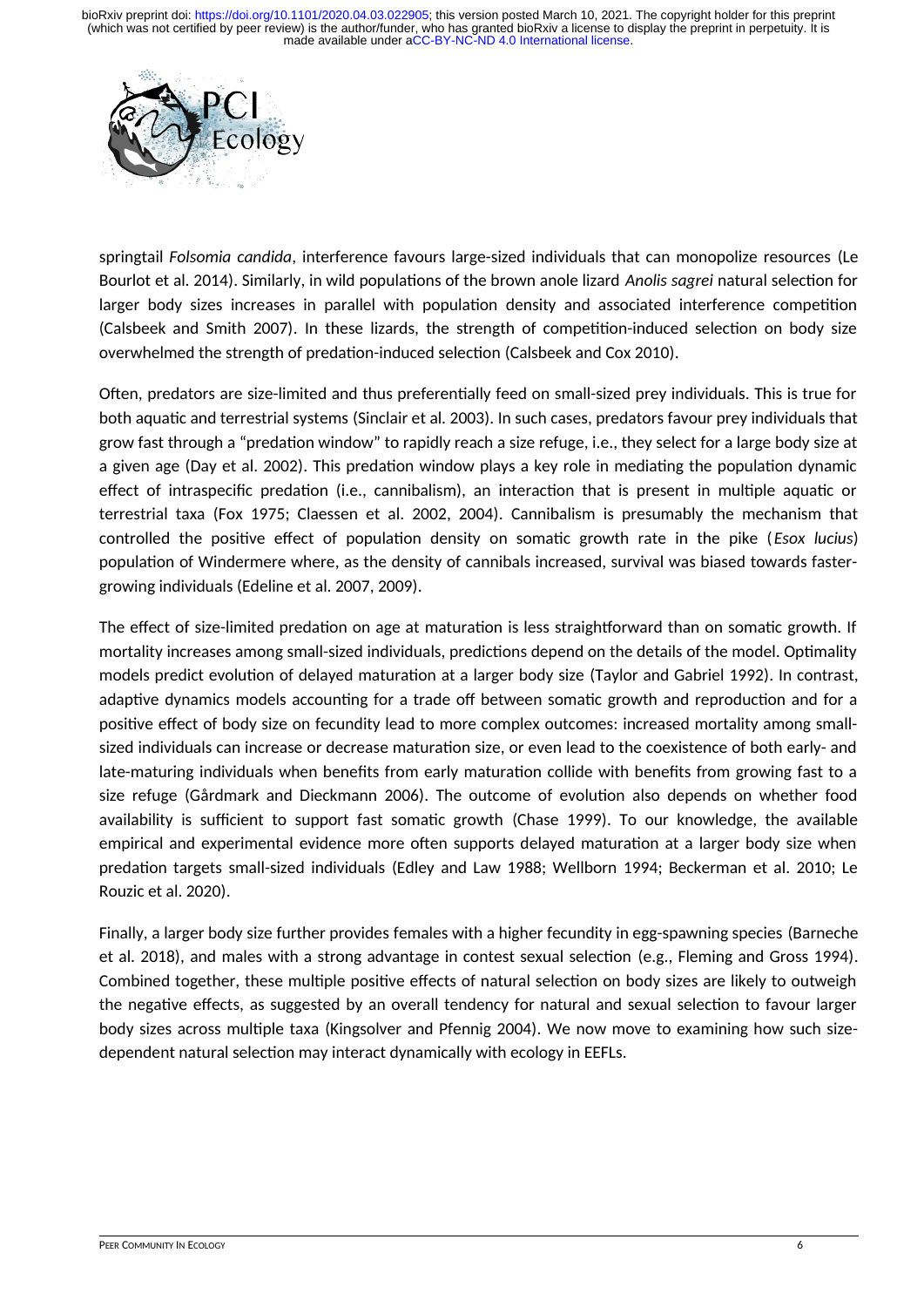

## **2. Theory and scenarios of harvest-induced EEFLs with one evolving species**

**Box1. Defining the selection- and evolvability-mediated pathways to eco-evolutionary feedback loops (EFFLs).**

To study existing feedbacks between ecological and evolutionary dynamics, two main frameworks are currently used: quantitative genetics (QG) and adaptive dynamics (AD). Though the two methods differ, they are both based on the idea that the description of trait dynamics in response to selection requires two fundamental ingredients: trait(s) evolutionary potential (hereafter "evolvability") and a measure of selection cting on the trait(s) (Abrams 2001). Consider for instance the classical recursive equation of quantitative genetics (QG):

$$
\overline{x}_{t+1} = \overline{x}_t + \Delta \overline{x} = \overline{x}_t + \underbrace{V a_x}_{\text{Evolvability}} \underbrace{\frac{\text{cov}(w, x)}{\text{var}(x)}}_{\text{Selection}} \qquad \text{Eq. 1,}
$$

where  $\bar{x}$  is the mean population value of a univariate trait  $\bar{x}$  ,  $\bar{t}$  is generation index,  $\bar{V}\!a_{_{\chi}}$  is additive genetic variance, *w* is relative individual fitness, and  $\frac{\partial V(x, y, z)}{\partial x}$  is the directional selection

gradient, i.e., the slope of the linear regression between relative fitness and trait *x* (Lande and Arnold 1983). Provided that the definition of *w* includes at least density dependence and/or frequency dependence, Eq. 1 incorporates selection-mediated EEFLs as the ecological context (density or frequency) then impacts the selection term (Abrams 2001). Eco-evolutionary feedback loops may also occur through the evolvability-mediated pathway in Eq. 1, for instance if  $\;\;\;V\!a_{_X}\;\;$  is directly linked to the demographic context (e.g., an existing correlation between population density and genetic variability) or if  $\;\;Va_x\;\;$  is an explicit function of the strength of selection since strong directional selection is expected to decrease additive genetic variances (Crow 2008).

Adaptive dynamics (AD) (Dieckmann and Law 1996) readily account for both selection- and evolvabilitymediated EEFLs. This essential feature of AD is captured by the canonical equation:

$$
\frac{d\overline{x}}{dt} = \underbrace{\frac{1}{2} \mu \sigma^2 N^*(x)}_{\text{Evolvability}} \underbrace{\frac{\partial W(x', x)}{\partial x'}}_{\text{Selection}}\bigg|_{x'=x} \quad \text{Eq. 2,}
$$

where *x* is a resident trait, *x*<sup>*'*</sup> is a mutant trait,  $d\bar{x}/dt$  is a continuous-time analogue of  $\Delta \bar{x}$  in Eq. 1, μ is per capita mutation rate, and  $\sigma^2$  is phenotypic variance from a mutation.  $N^*(x)$  is equilibrium population size for the resident trait, and Eq. 2 hence incorporates the evolvability-mediated pathway to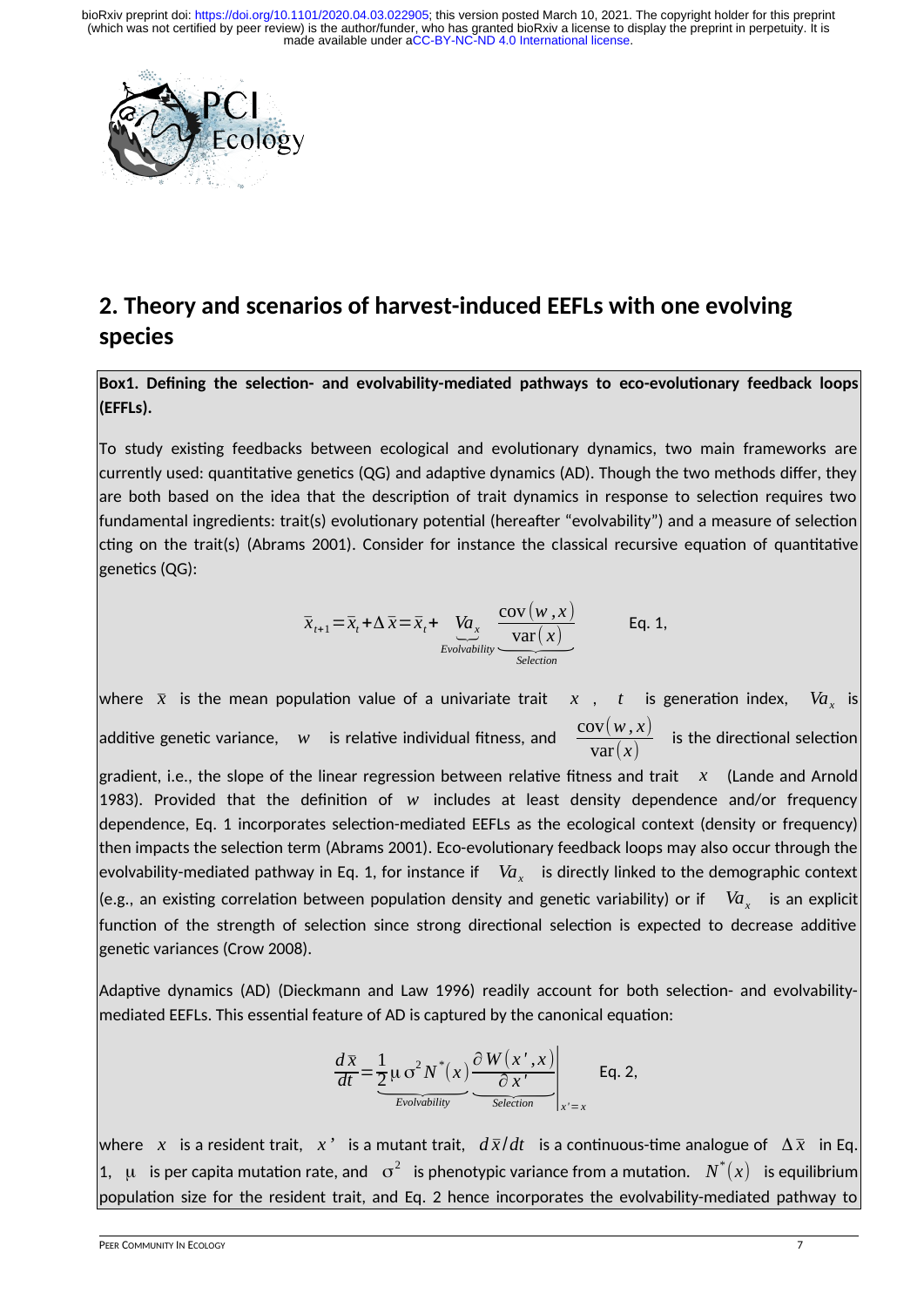

EEFLs since evolvability, here determined by the mutation process, is explicitly dependent on equilibrium population size  $\;N^*(x)\;$  , which is set by the value of the resident trait  $\;$  *x*  $\;$  .  $\;$   $W(x^{\, \prime}, x)\;$  is invasion fitness for a mutant trait  $x'$  in an environment determined by the resident trait  $x$ . Because this fitness definition is based on ecological dynamics, one sees that selection-mediated EEFLs are readily considered in adaptive dynamics models. Finally (∂*W* (*x ' , x*))/(∂ *x '*) is the directional selection gradient acting on the mutant trait *x '* , i.e., is the invasion criterion (slope of the fitness landscape for *x '* evaluated in *x* ).

Theory presented in Box 1 predicts that EEFLs may proceed through two different pathways: a selectionmediated and an evolvability-mediated pathways, which we illustrate in Fig. 1. The selection-mediated pathway is captured by Arrow 1 (Fig. 1): the environment of an individual generates natural selection on body size (see Section 1 above). In addition to influencing individual fitness and, from there, population densities, body size has widespread and consistent ecological effects (Peters 1983; Brown et al. 2004; Woodward et al. 2005). Hence, selection-induced change in body size, in turn, may impact the environment through the size-dependency of reproductive success and ecological interactions (Arrow 2). The evolvabilitymediated pathway to size-dependent EEFLs is captured by Arrow 3, and involves mutation-limitation effects linked to population sizes and/or any other existing correlations between genetic diversity and population size (Box 1, Frankham 1996). Such evolvability-mediated pathways to EEFLs are often neglected, but may actually be important from a management or a conservation point of view (Carlson et al. 2014; Marty et al. 2015; Kuparinen and Hutchings 2017). Harvesting may trigger or disrupt size-dependent EEFLs through both direct harvest selection on body size and through the removal of conspecifics and possibly also heterospecifics (Fig. 1).



**Figure 1: Selection-mediated and evolvabilitymediated pathways to size-dependent ecoevolutionary feedback loops (EEFLs).** *Va<sup>x</sup>*

and  $\bar{x}$  stand for additive genetic variance and mean body size, respectively, in the harvested population (Box 1). Arrow 1: natural selection and the selection-mediated pathway to EEFLs, Arrow 2: body size-dependent ecological processes, Arrow 3: Effects of demography on genetic variability and the evolvability-mediated pathway to EEFLs (Box 1). NB 1: phenotypic plasticity, as also captured by

Arrow 1, will not be discussed. NB 2: For the sake of simplicity, we did not consider the potential direct effects of selection on additive genetic variances (e.g. Crow 2008).

In order to fully grasp the basic ideas that underpin size-dependent EEFLs in the system depicted by Fig. 1, we provide a graphical representation of a moving adaptive landscape in Fig. 2. For simplicity, the fitness landscapes represented on fig 2 ignore frequency dependent selection, so that each phenotype has a given fitness irrespective of its frequency. This fitness would be representative of the absolute fitness of the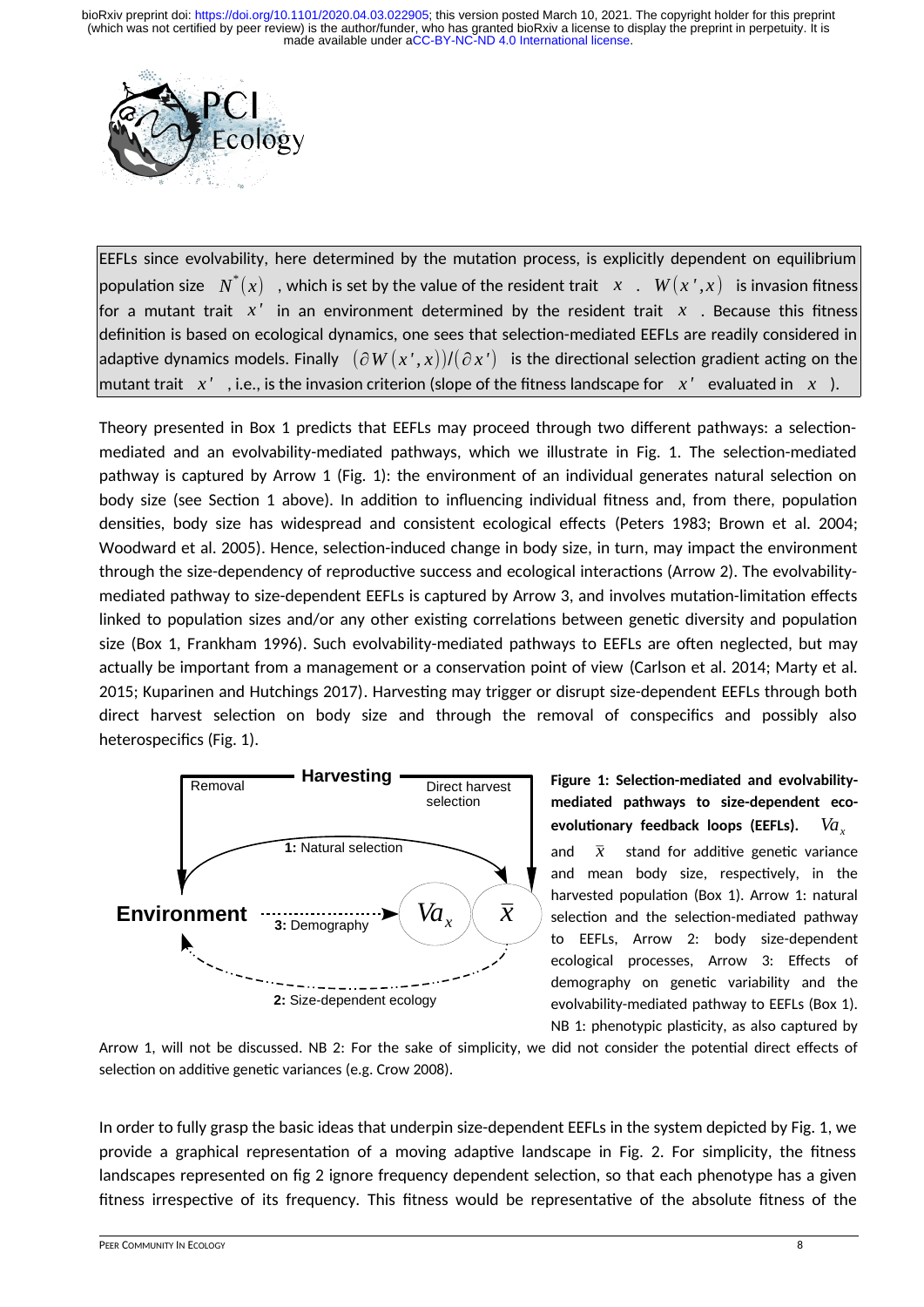

corresponding monomorphic population. Relative fitness of this phenotype confronted to another can then simply be read from the relative position on the fitness landscapes, phenotypes with higher fitness being selected. Therefore this representation, though it simplifies the underlying ecological aspects, allows to assess absolute and relative fitness easily. We make this choice because population persistence depends on absolute, not relative fitnesses, and because absolute fitness is therefore more intuitively linked with management aspects. For more discussion on the link between absolute and relative fitness, see Orr (2007).

Second, we represent what we believe are the most generic functional forms for absolute fitness functions: harvest selection is often directional against a large body size, and body size is often constrained by trade-offs resulting in stabilizing natural selection (Kingsolver et al. 2001, Kingsolver and Pfennig 2004, Carlson et al. 2007). Note that this assumption of stabilizing natural selection also follows from the general observation that evolution towards smaller body sizes is associated with severe fitness costs (e.g., Walsh et al. 2006), while largest-bodied and oldest individuals may be subject to senescence. Although these settings are very simple and maybe rare in nature, their evolutionary outcome is more easily visualized than when multiple environmental feedbacks operate simultaneously and prevent evolutionary optimization (Metz et al. 2008).

In the absence of any direct harvest selection, the population mean body size resides at the naturallyselected body size optimum (dotted blue curve,  $t_0$  in Fig. 2A). The product of natural selection with direct harvest selection (i.e., survival to harvesting, dashed red curve) instantaneously warps the naturally-selected fitness landscape to generate a new, composite fitness landscape (solid grey curve) on which the population mean trait value is associated with a fitness at which the population crosses the extinction threshold  $(t_1, t_2, t_3)$ maladaptation). Rapid adaptive evolution through a few generations towards the newly-selected adaptive optimum restores a fitness at which the population may persist (t<sub>2</sub>, *re*-adaptation). If adaptive change occurs fast enough, it may potentially restore a positive population growth and prevent extinction, a process termed "evolutionary rescue" (Glossary, Gomulkiewicz and Holt 1995).

The model presented in Fig. 2A makes the simplifying assumption that natural selection does not respond to harvesting. However, in addition to imposing direct harvest selection on body size, harvesting also alters the environment (Fig. 1, Arrow 1) and may thus indirectly change natural selection acting on body size (Bouffet-Halle et al. 2021). We will now examine two scenarios in which such harvest-induced changes in natural selection either oppose or reinforce the action of direct harvest selection on body size.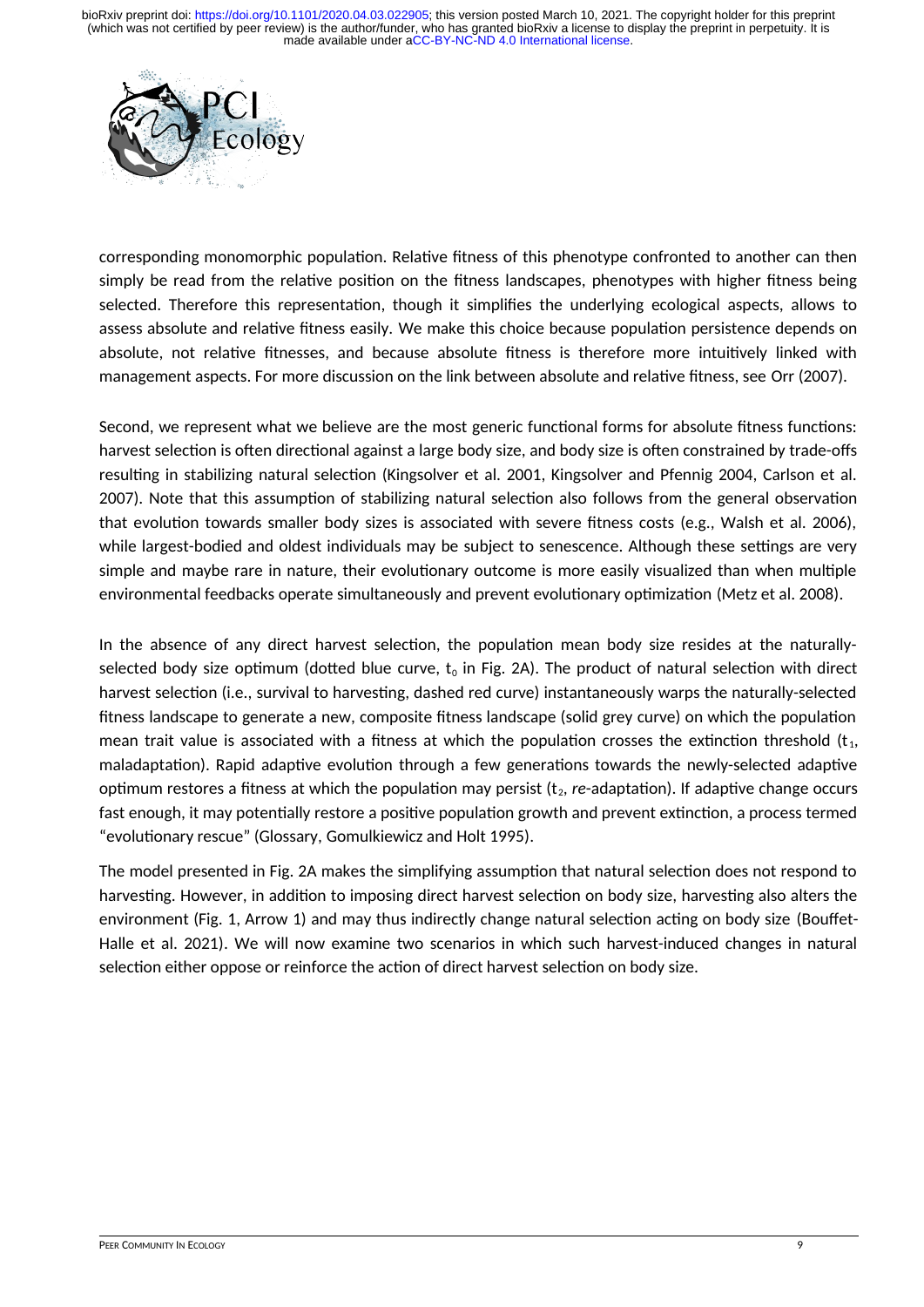



**Figure 2: Eco-evolutionary feedbacks in harvested populations.** Curves show the relationship between absolute fitness and body size, and the horizontal dotted line shows unity absolute fitness (extinction threshold). **A:** Evolutionary "rescue" (see Glossary) with no eco-evolutionary feedback loop (EEFL). Open circles show the mean phenotype in the population. **B:** A single density parameter feedbacks on natural selection, generating an antagonistic EEFL. The arrow shows the change in directional natural selection due to the environmental feedback. **C:** The one-dimensional densitydependent feedback generates a synergistic EEFL in which natural selection changes to reinforce the effect of direct harvest selection.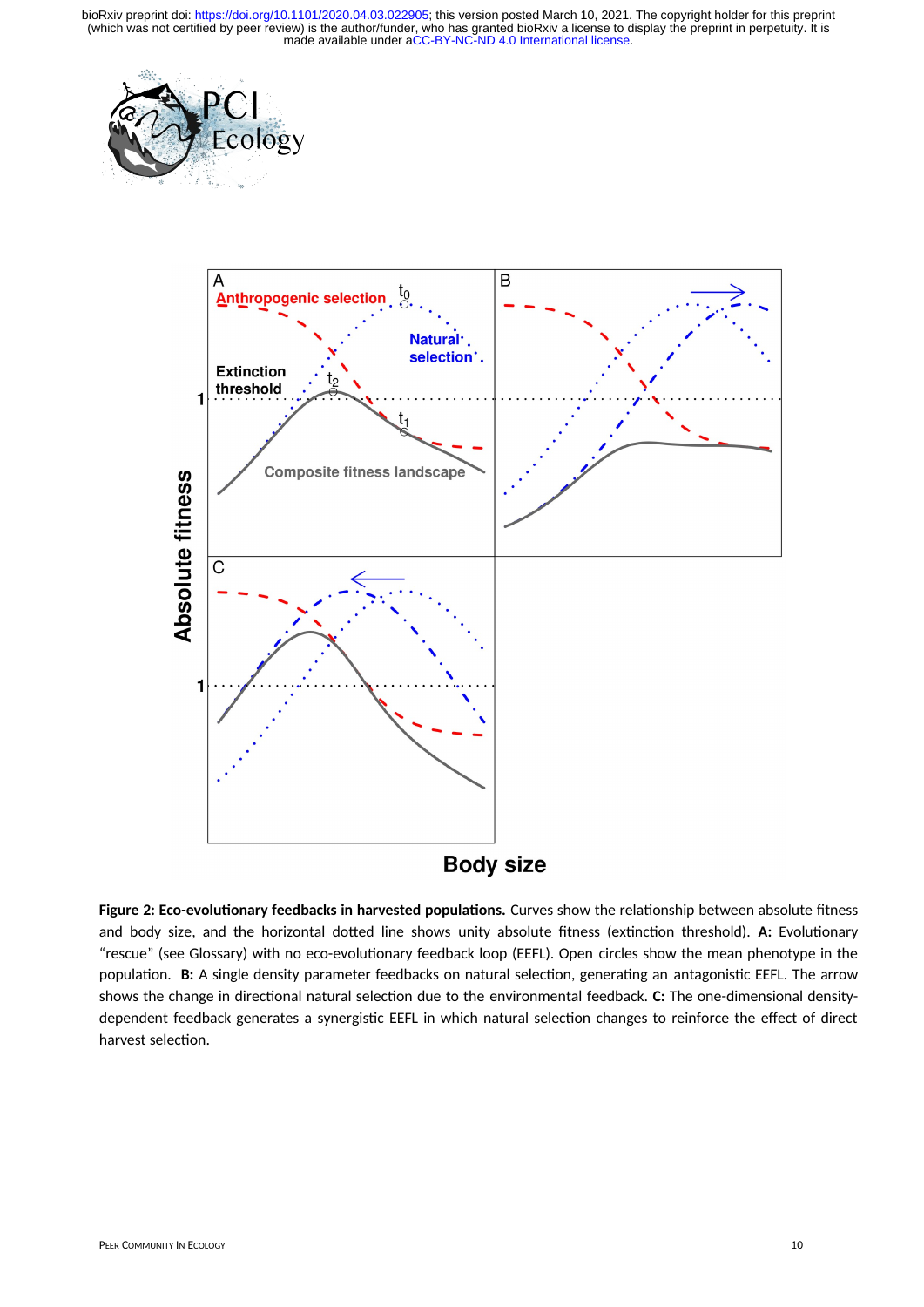

### **2.1. Antagonistic EEFLs**

We first consider a feedback in which harvesting changes natural selection towards favouring *larger-thaninitial* body sizes (sketched in Fig. 2B). As this selection acts in opposite ways to the direct selective effects of harvesting, we refer to this situation as an **antagonistic EEFL**. Compared to an EEFL-absent case, antagonistic EFFLs magnify warping of the adaptive landscape and thus impair population persistence. At an extreme, the fitness peak may dwindle below the extinction threshold (Fig. 2B). Antagonistic EEFLs are expected whenever density-dependent natural selection favours small body sizes and harvesting, through reducing densities, relaxes natural selection for a small body size (Fig. 2B). For instance, reduced population densities may relax exploitative competition for resources, and weaken associated selection for smaller body sizes (Table 1). Antagonistic EEFLs may also emerge from changes in predation regimes, as demonstrated by Gårdmark et al. (2003) using a theoretical model in which an age-structured population evolves in response to both harvesting and predation mortality. Harvesting reduces prey availability so that predator density decreases, thus inducing relaxed predation and the associated natural selection for smaller body sizes. This result is likely to apply whenever predators of the harvested population directly select for smaller body sizes, i.e., when predators preferentially prey on large-bodied individuals, on juveniles, or when they are non sizeselective (Table 1).

A hallmark of eco-evolutionary dynamics is their tendency to remain cryptic if they are not anticipated and, hence, not specifically investigated (Kinnison et al. 2015). Size-dependent, antagonistic EEFLs are no exception, because the changes in natural selection oppose the effects of direct harvest selection and favour body-size stasis, an outcome that may erroneously be interpreted as direct harvest selection being too weak to drive any evolutionary response (e.g., Hilborn and Minte-Vera 2008). In fact, however, body-size stasis of antagonistic EEFLs is associated with a fitness drop that may ultimately prevent evolutionary rescue (Fig. 2B). The fitness drop and resultant decreased population size may further jeopardize body-size evolvability (Box 1, Arrow 2  $\rightarrow$  3 sequence in Fig. 1) which, together with a vanishing strength of selection due to a flat composite fitness landscape (Fig. 2B), decreases the probability for recovery. Overall, any situation in which harvesting is associated with body-size stasis but severe population decline may be suspected to reflect an antagonistic EEFL.

### **2.2. Synergistic EEFLs**

**Synergistic EEFLs** occur when the environmental feedback changes natural selection towards favouring smaller-than-initial body sizes in synergy with direct harvest selection (Fig. 2C). Synergistic EEFLs may result, for instance, when harvesting, through reducing the density of large-sized individuals in the population, relaxes interference competition and cannibalism and associated natural selection for a large body size (Table 1). Recent experimental evidence in replicated fish populations suggests that this harvest-induced relaxation of interference competition and cannibalism can drive a rapid evolutionary divergence between harvested and non-harvested populations (Bouffet-Halle et al. 2021). Synergistic EEFLs are also expected when predation favours larger body sizes and predators disappear due to harvest-induced prey shortage (Table 1, Jusufovski and Kuparinen 2020).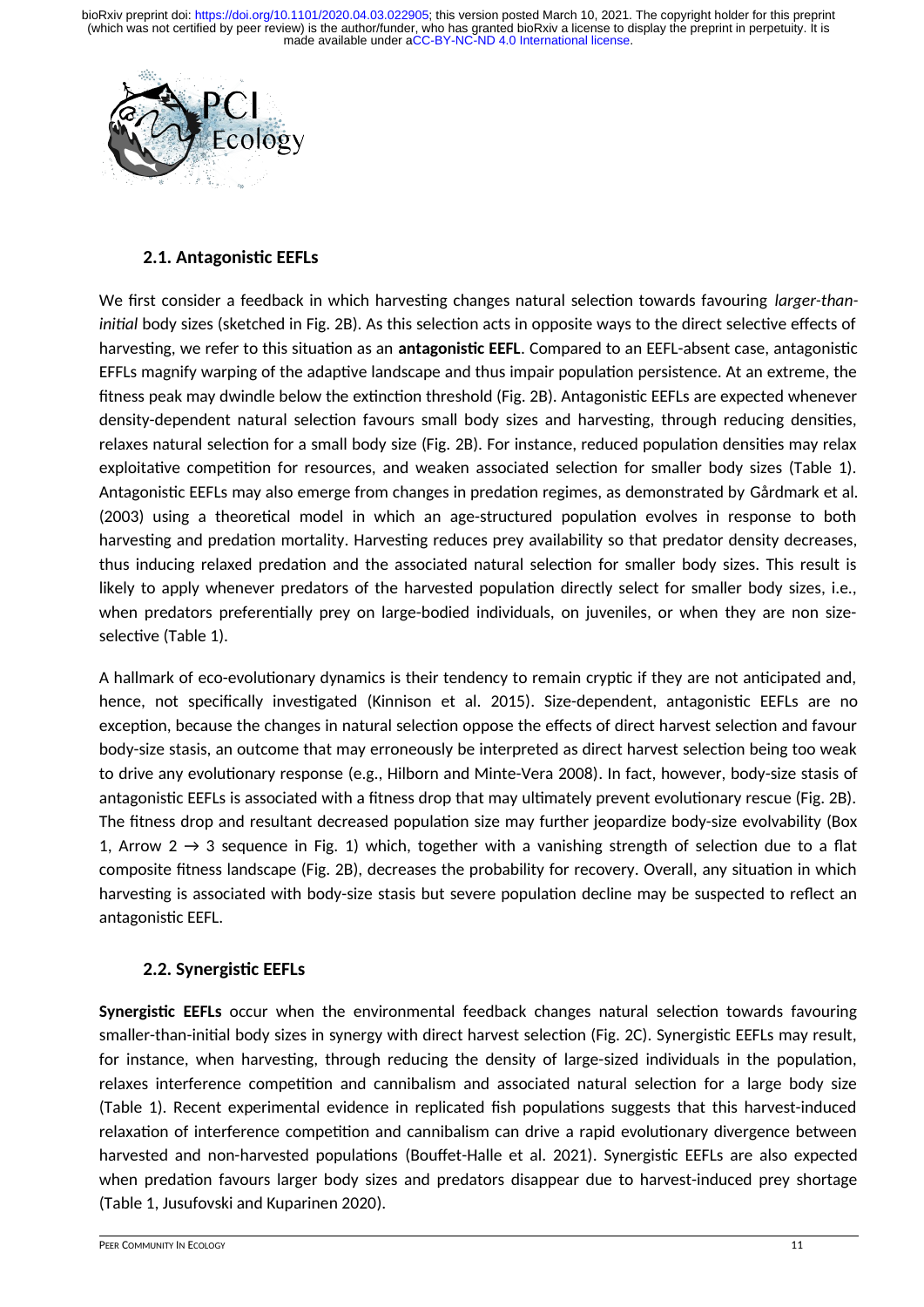

Qualitatively, the phenotypic outcome from synergistic EEFLs looks similar to the phenotypic outcome from EEFL-absent dynamics (Fig. 2A), though directional selection is stronger and expected trait variation faster. Synergistic EEFLs are thus likely to remain cryptic and to be interpreted as a large and rapid response to direct harvest-selection acting alone (e.g., Darimont et al. 2009). Compared to an EEFL-absent situation (Fig. 2A), however, synergistic EEFLs result in a magnified fitness peak on the composite fitness landscape (Fig. 2B) and, hence, favour larger population sizes at the body-size optimum and higher body-size evolvability (Arrow  $2 \rightarrow 3$  sequence in Fig. 1). Hence, synergistic EEFLs may favour evolutionary rescue and allow fast evolutionary rebound after relaxation of fishing. This is presumably the configuration that explains why pike, a highly cannibalistic species, showed a fast and large evolutionary response to varying harvesting intensity in Windermere (Edeline et al. 2007, Coltman 2008). Finally, synergistic EEFLs increase slope steepness around the fitness peak on the composite fitness landscape (Fig. 2C), resulting in stronger selection around and faster evolution towards the body-size optimum. Therefore, synergistic EEFLs are consistent with the observation that fishing-induced trait changes are often much faster than predicted by theoretical models that only assume direct harvest selection (Audzijonyte et al. 2013a).

These simple scenarios of antagonistic and synergistic EEFLs focus on the evolution of just one harvested species alone. Fisheries, however, most often target not just one but several species within the ecological network, so that an ecosystem perspective on fishery management is required (White et al. 2012; Perälä and Kuparinen 2020). Therefore, we now move to examining EEFLs when more than one species evolves.

## **3. Scenarios of harvest-induced EEFLs with multiple evolving species**

There is currently an emerging recognition that evolution in a given harvested species can induce coevolution in other species through changes in ecological interactions (Wood et al. 2018). However, understanding the evolutionary response to harvesting in a multispecific context is highly challenging (Audzijonyte et al. 2013b). Investigation on multispecies EEFLs requires to account simultaneously for the coevolution of the various body sizes, of the network structure, and to consider how one feeds back on the other (Loeuille and Loreau 2005). Direct data investigating the occurrence and magnitude of multispecies EEFLs are scarce. However, different empirical facts suggest that multispecies EEFLs may naturally emerge in exploited ecological networks.

First, empirical data suggest that predators are often larger than their prey in both terrestrial and aquatic systems (Cohen et al. 2003; Sinclair et al. 2003; Brose et al. 2006) and that predator-prey body-size ratios determine the strength of predation (Emmerson and Raffaelli 2004; Renneville et al. 2016). Therefore, we expect that selection on body size will change the distribution of interaction strengths, which largely constrains ecosystem functioning and stability (e.g., McCann et al. 1998, Rooney et al. 2006). Ultimately, rewiring and redistribution of interaction strengths may lead to extinctions in the network. For instance, evolution of larger body sizes can decrease the density of the evolving population thereby increasing its vulnerability to demographic stochasticity and potentially facilitating its extinction (evolutionary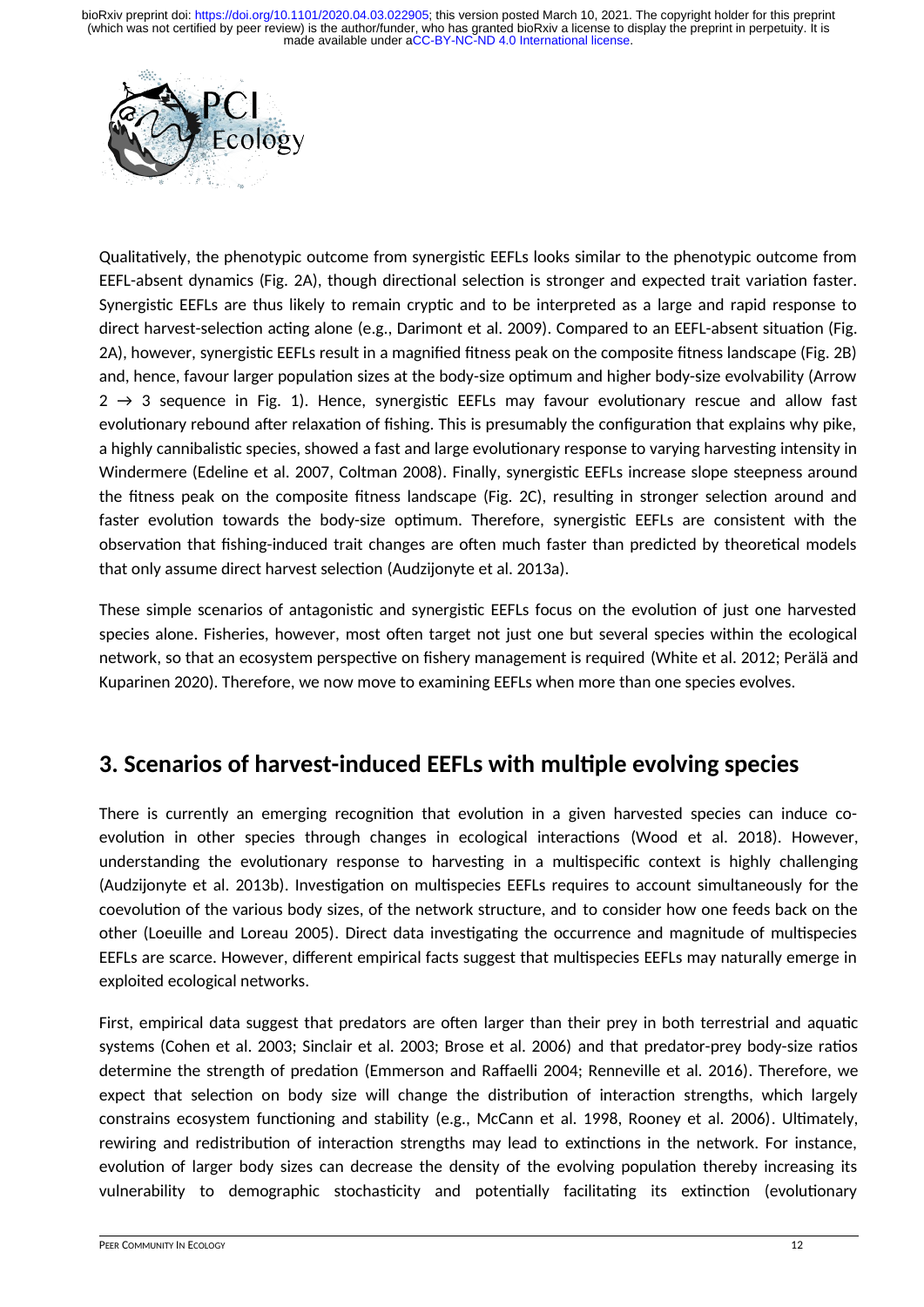

deterioration, see Glossary). At the same time, body-size evolution may undermine predator persistence through weakening trophic links, or compromise prey persistence through strengthening trophic links. Similarly, variations in interaction strengths will affect apparent competition (Holt et al. 1994), thereby changing coexistence conditions within the food web and possibly leading to competitive exclusions. Because the network structure, in turn, constrains the fitness of species within the community, multispecies EEFLs naturally emerge (Fig. 3).



**Figure 3: Components of multispecies EEFLs in food webs.** (1) Coevolution of body sizes within the network under the new selective regime (harvesting) affects interaction patterns within the network, as well as coexistence conditions. (2) This new ecological context in turn changes the fitness of species (eg, due to changes in predation rates), thereby acting on body size coevolution.

Co-evolution strongly complicates EEFLs. In particular, the graphical framework from Fig. 2 no longer applies, because the environment now becomes multidimensional and evolution no longer optimizes fitness or population size of any given species (Meszéna et al. 2001; Metz et al. 2008). To keep our arguments as simple as possible we focus on a single co-evolving predator-prey pair, in which we examine two non-exclusive mechanisms for the emergence of EEFLs. We first examine the consequences of a "trophic relaxation", which occurs when decreased densities weaken the strength of the predator-prey link. Second, we examine the consequences of predators and prey having "asymmetric evolvability" for body size and, hence, evolving at a different pace in response to harvesting. For both mechanisms we consider that, before harvesting starts, the predator-prey pair resides at an evolutionary equilibrium.

### **3.1. Trophic relaxation**

Prey may be either smaller or larger than the preferred prey size of the predator. Prey sizes matching the preferred size are rarely expected, as prey may evolve away from such situations, but also because the distribution of body sizes does not usually maximize trophic interactions due to metabolic constraints, competition and the multiplicity of prey and predator species that also act as selective pressures (e.g., Loeuille and Loreau 2005, 2006).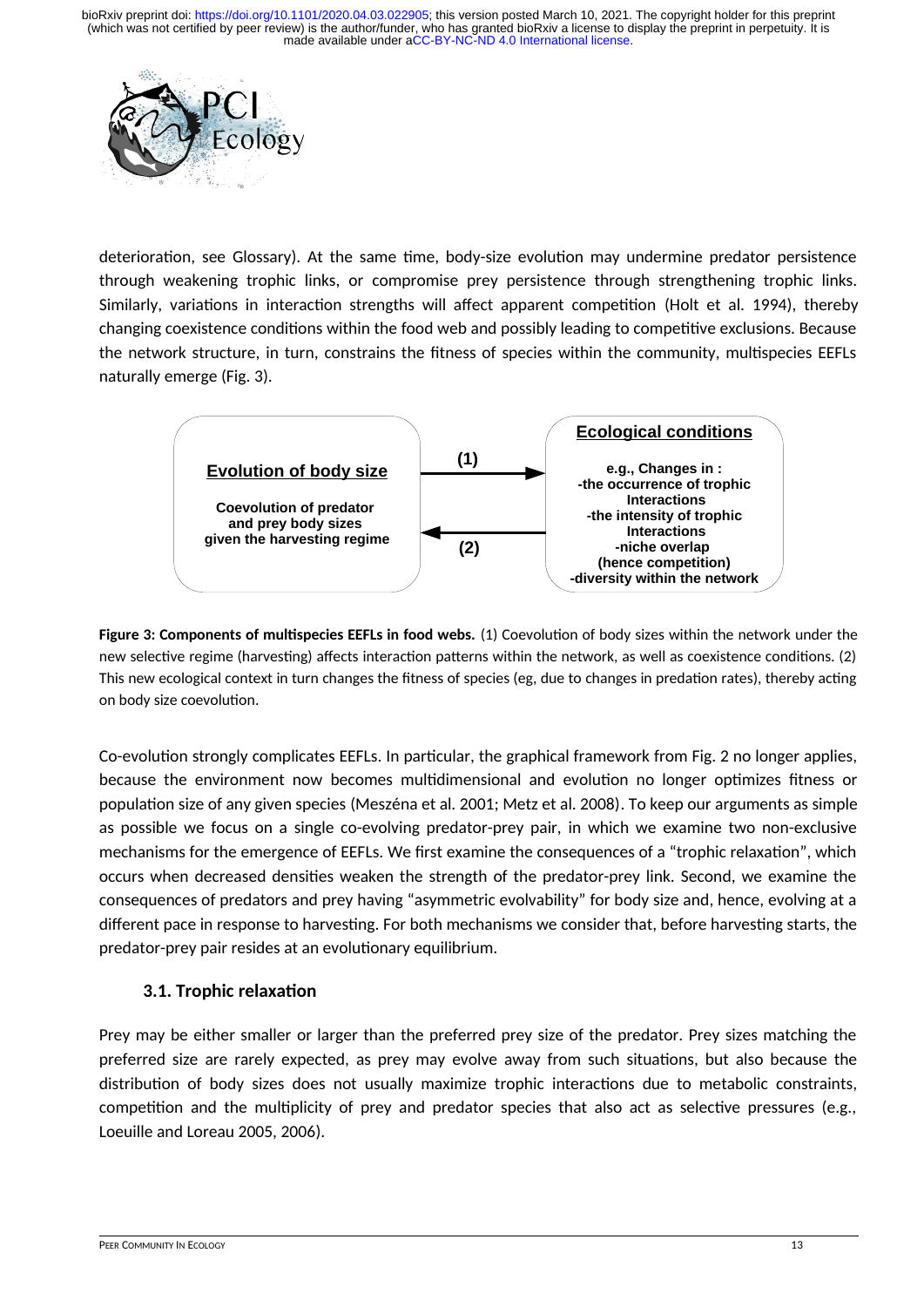



**Figure 4. Alternative settings in coevolving predator-prey pairs**. The Gaussian curves show the predation intensity before (solid lines) and after (dashed lines) harvesting starts. Optimal prey size is set by the fixed ratio *r*. Red horizontal arrows show potential for body size evolution (i.e., body-size evolvability) in response to direct harvest selection. Blue arrows show natural-selection response to harvesting, i.e., the EEFL. **A**: Trophic relaxation leading to increased natural selection for a larger body size. **B**: Trophic relaxation leading to natural selection for a smaller body size. **C**: Body-size evolvability is larger in the prey than in the predator. **D**: Body-size evolvability is larger in the predator than in the prey.

We now start harvesting both the prey and predator which, hence, are both under direct harvest selection for a smaller body size (red arrows in Fig. 4). In Figs. 4A and 4B, red arrows have similar lengths indicating that both species evolve smaller body sizes at a similar pace, such that no change is to be expected in their realized body-size ratio. However, because harvesting reduces population density in both the prey and predator, we expect a relaxation in the strength of the predator-prey link. This "trophic relaxation" is outlined in Figs. 4A and 4B by a decreased predation intensity (dotted Gaussian curves). Such a trophic relaxation may lead to opposite eco-evolutionary outcomes depending on whether initial prey size is smaller or larger than the predator's optimal prey size.

In Fig. 4A, prey size is initially smaller than optimal for the predator, and the trophic relaxation thus results in relaxed natural selection for smaller body sizes in both the prey and predator (blue arrows). In other words, change in natural selection acts in opposition with direct harvest selection in an antagonistic EEFL. In case 4B, in contrast, prey size is initially larger than optimal predator size, and the trophic relaxation thus results in relaxed natural selection for larger body sizes, thus creating a synergistic EEFL. Of course, these relatively simple outcomes are complicated by feedbacks from intraspecific interactions (competition, cannibalism) that may either reinforce or oppose the effects of the predator-prey feedback (see Section 2).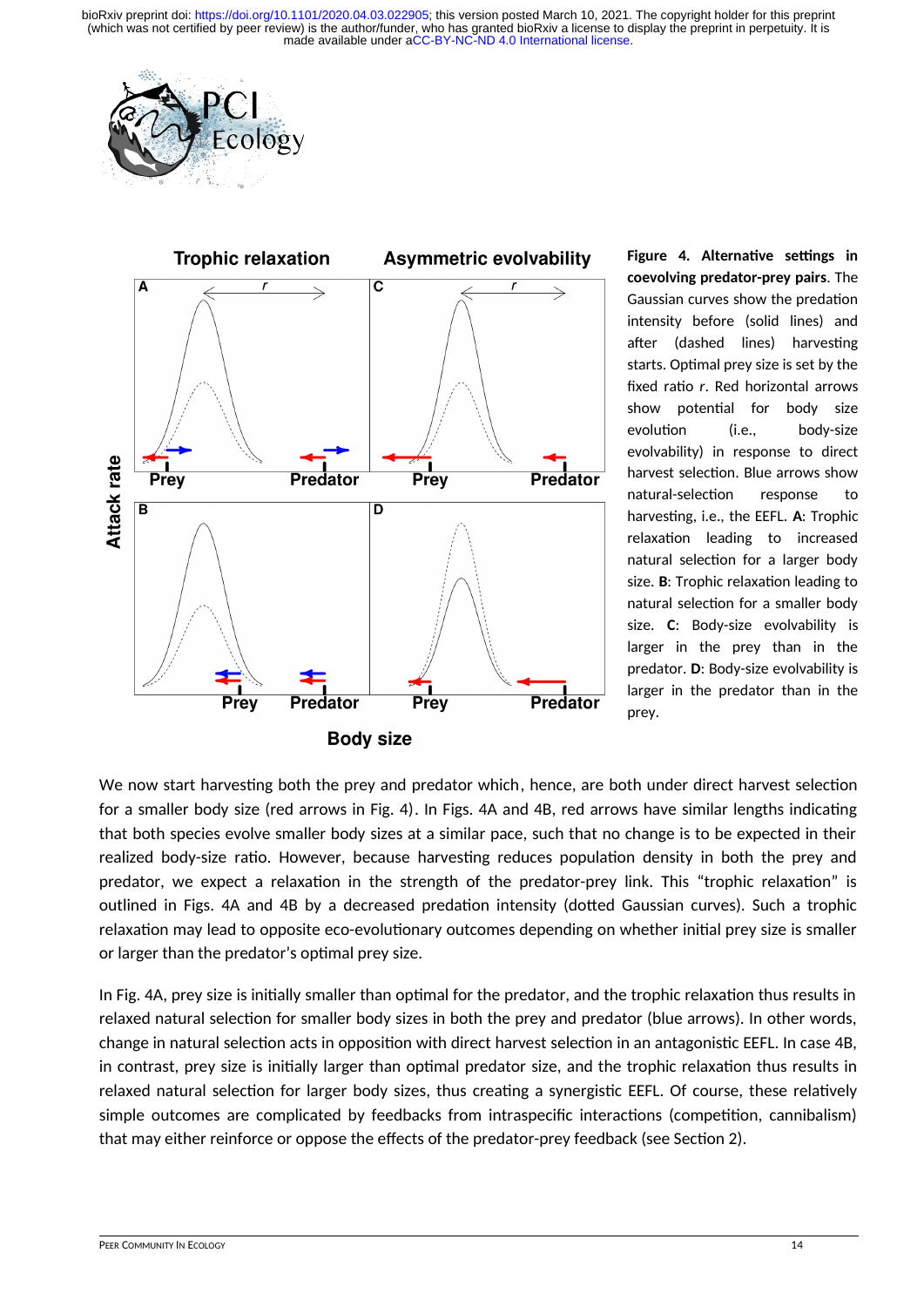

### **3.2. Asymmetric evolvability**

Assuming symmetric evolvability in the prey and predator (Figs. 4A and 4B) is likely unrealistic for most situations. Rather, body-size may be more evolvable in prey than predators (hence the longer red arrow in Fig. 4C), either because the trait is determined by different gene networks for the two species, or because the two species have very different population sizes, hence differing in accumulation of mutations or standing genetic variability. For instance, smaller (prey) body sizes are often associated with larger population numbers (Woodward et al. 2005) and with a higher genetic variability (Romiguier et al. 2014; De Kort et al. 2021). Under these settings, prey evolve smaller body sizes faster than their predator, move further away from predator's preferred prey size, and ultimately benefit from an evolution-induced trophic relaxation (Fig. 4C). The predator on the other hand, may become resource limited, so that further declines in predator population are expected. This is different from trophic relaxation in cases 4A and 4B which was the driver of evolution.

In Fig 4D, we sketch an opposite, perhaps less common situation in which predators have a higher body-size evolvability than their prey. This configuration may potentially result from prey being close to a lower evolutionary limit for body size (Le Rouzic et al. 2020; Renneville et al. 2020). Under these settings, predators evolve smaller body sizes faster than prey, such that preferred prey size moves closer to prey size and a trophic magnification results. Such a coevolution therefore favours the maintenance of the trophic interaction. Note that these outcomes depend on prey being smaller than predator's preferred prey size in Figs. 4C and 4D, and are reversed when prey are larger than the preferred prey size of the predator (i.e., trophic magnification in Fig. 4C and trophic relaxation Fig. 4D).

### **3.3. More complex interaction networks**

In more complex networks, the multiplicity of trophic and non-trophic interactions may generate a variety of counteracting selection gradients, so that evolution might be more constrained than in a single predator-prey link. If this hypothesis is true, EEFLs might well be more important in explaining evolutionary and ecological stasis rather than change (Ellner et al. 2011; Strauss 2014; Kinnison et al. 2015). Beyond very specific scenarios, network and eco-evolutionary complexities under harvesting scenarios are virtually impossible to grasp intuitively, and are even hard to handle through a mathematical analysis. However, numerical simulations are certainly possible. In this regard, the development of evolutionary models of food webs based on body size offer promising venues, as they already consider simultaneously evolution of body size and changes in the network structure (Loeuille and Loreau 2005, 2009; Brännström et al. 2011; Allhoff et al. 2015). Harvesting scenarios may be implemented in such models (Perälä and Kuparinen 2020), as has been done in other contexts (eg, climate warming, Weinbach et al. 2017, Yacine et al. 2020).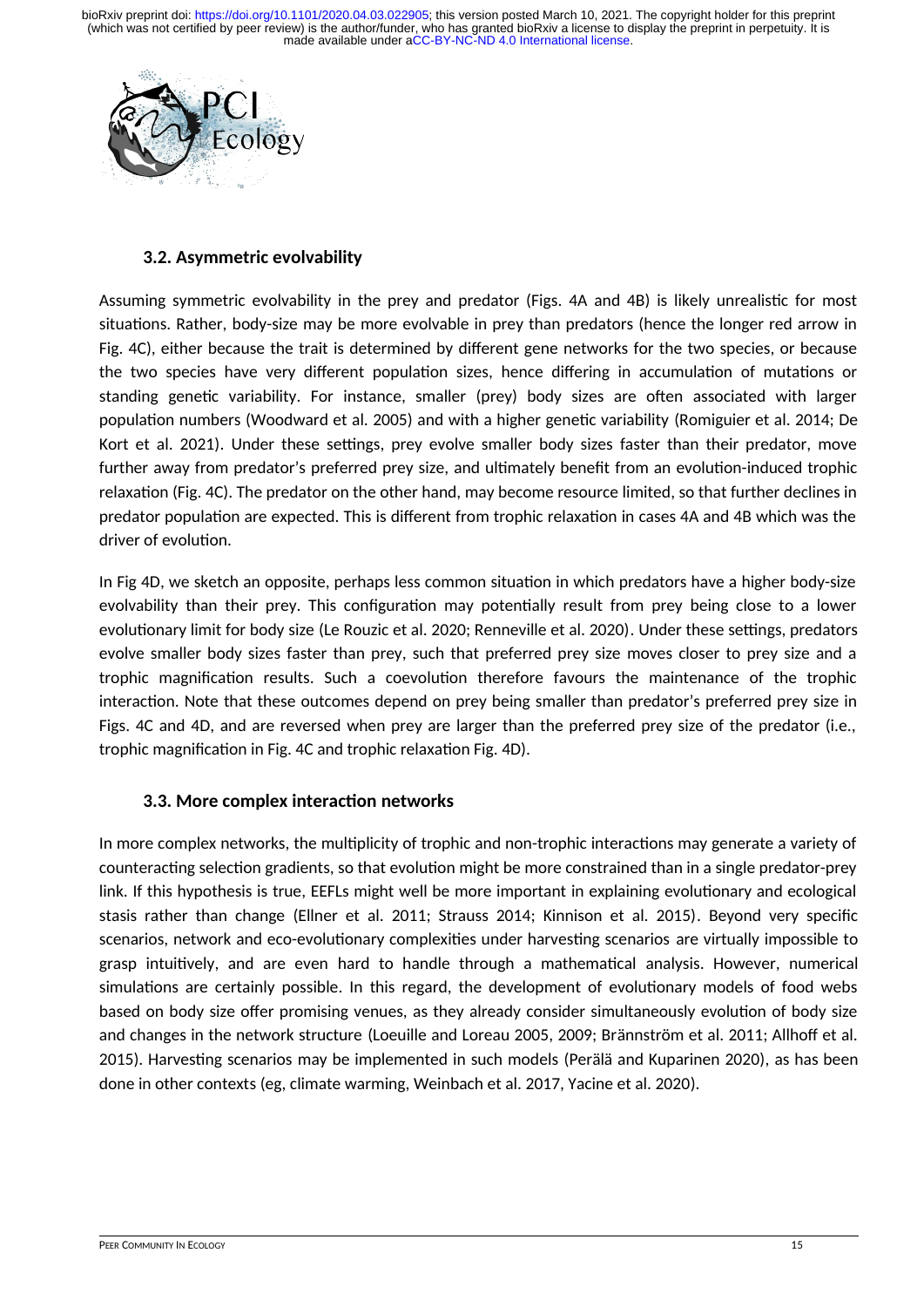

## **4. Management perspectives**

So far, the vast majority of models used to project the eco-evolutionary consequences of fishing ignore natural selection on body size (but see Jusufovski and Kuparinen 2020). Hence, although quite elaborated, these models are likely to underestimate either the demographic consequences of harvesting when antagonistic EEFLs are involved, or the rates of evolutionary change and recovery when synergistic EEFLs are involved. We recognize, however, that more empirical and experimental studies are needed to document the pathways, directions and strength of density-dependent selection acting on body size in harvested systems. In particular, it is important to document whether and when harvest-induced EEFLs can be simplified into a one-dimensional, density-dependent process that can be handled by optimality approaches such as that outlined in Fig. 2. In Box 2, we provide an overview of the empirical methods currently available to progress in that direction.

### **Box 2. Empirical exploration of size-dependent EEFLs: where to go next?**

Demonstrating a full selection-mediated EEFL requires showing both that natural selection drives evolutionary trait change and, in turn, that the resultant trait evolution alters the environment in such a way that natural selection acting back on the trait is modified (Figs. 1, 2). Considering also the evolvabilitymediated pathways to EEFLs requires to further measure the effects of environmental changes on trait evolvability. Tackling such a complexity is challenging but, as we show below, not beyond of reach.

#### *Measuring natural selection and trait response to selection*

The form and strength of selection are most accurately measured by estimating fitness-traits relationships at the individual level (Arnold 2003) using, e.g., capture-recapture techniques. Alternatively, the directional component of selection may also be estimated from population and trait time series using the "Geber method", the age-structured price equation or integral projection models (Hairston et al. 2005; Ellner et al. 2011; van Benthem et al. 2017; Govaert 2018). A drawback of all these methods is that they measure selection acting on phenotypes, while evolution is concerned only by selection acting on the heritable component of phenotypes (Morrissey et al. 2010). To circumvent this problem, statistical approaches making use of the "animal model" (AM) of quantitative genetics were developed to specifically measure selection acting on the additive genetic component of traits and, hence, to accurately predict evolution (Hadfield 2008; Morrissey et al. 2010; Stinchcombe et al. 2014). AM-based approaches require pedigree data and are thus more readily implementable in small, closed systems than in large-scale fisheries (but see Koch et al. 2008).

*Measuring the dependency of natural selection on the environment (Fig. 1, Arrow 1)*

A pivotal condition for the emergence of selection-mediated EEFLs is that natural selection dynamically changes due to changes in the environment (Figs. 1, 2, Govaert et al. 2019). This may be checked *a posteriori* through measuring genotype-by-food interactions on body sizes. For instance, Bouffet-Halle et al. (2020) used this approach to show that harvest-induced evolution towards smaller body sizes in experimental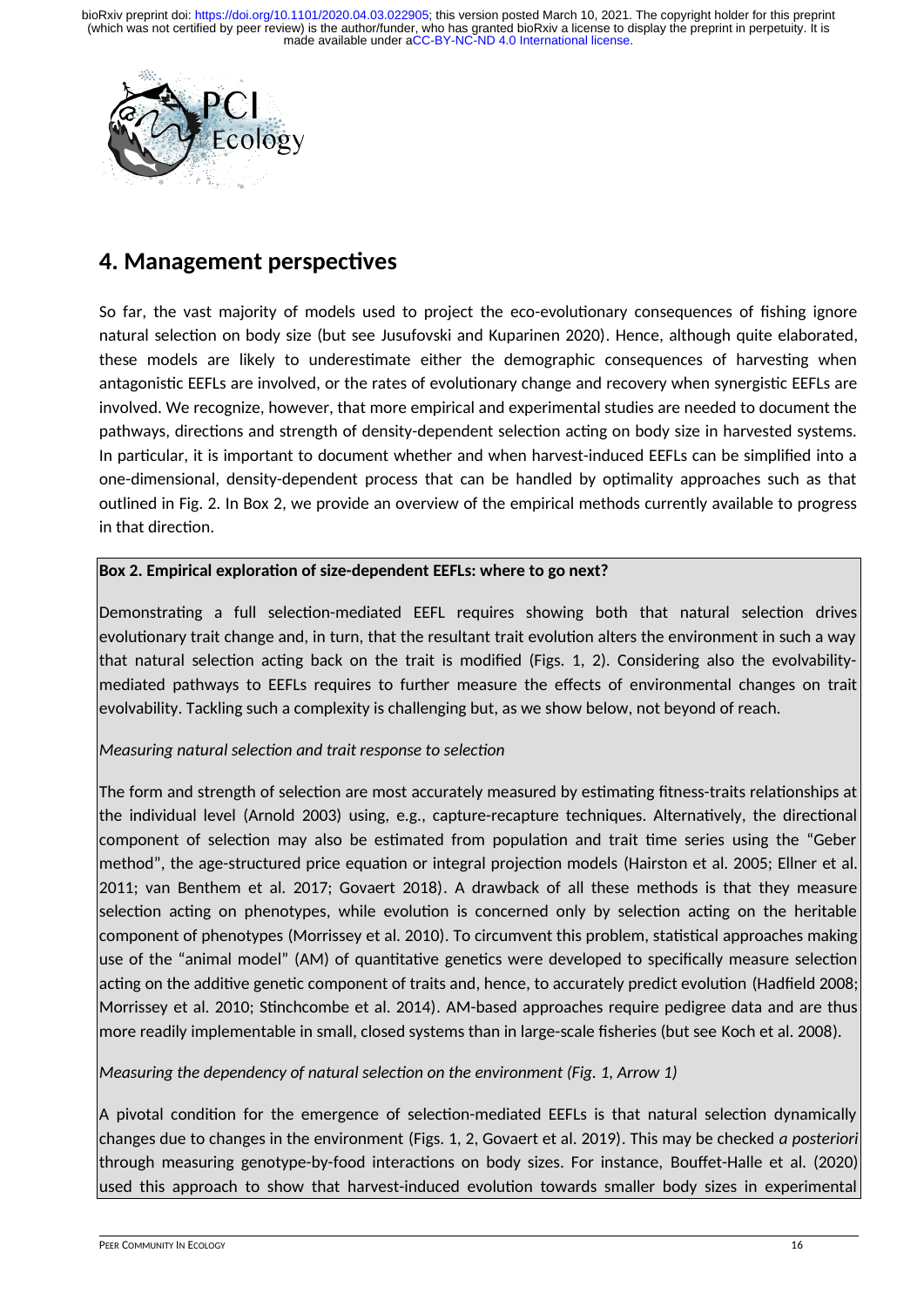

populations of medaka fish (*Oryzias latipes*) had evolved in a low-food but not in a high-food environment. This result suggested that medaka had evolved in response to density-dependent natural selection at high population density (low food), but not in response to direct harvest selection at low population density (high food). This approach, however, remains fragile because our understanding of genotype-by-food interactions remains limited, and other complementary results may be necessary to back-up conclusions from genotypeby-food analyses (Bouffet-Halle et al. 2021). When possible, selection-environment relationships should be measured directly using individual capture-recapture techniques (e.g., Haugen et al. 2007, Calsbeek and Smith 2007, Calsbeek and Cox 2010), keeping in mind the problems highlighted above of measuring selection at the phenotype level. Here also, these problems may be solved if the data permits applying the AM, which may be extended to estimate environment-selection relationships acting at the additive genetic level (Hunter et al. 2018)*.*

### *Measuring the trait dependency of ecological dynamics (Fig. 1, Arrow 2)*

Time series data may be used to quantify the feedback from phenotypic trait change to environmental variables. Since the inception of the Geber Method by Hairston et al. (2005) and Ellner et al. (2011), a multiplicity of more sophisticated methods have flourished. These methods are based either on inferring parameters for dynamic models from data (e.g., Rudy et al. 2017 and references therein), on non-parametric approaches such as Recurrent Neural Networks, or on hybrid approaches combining differential equations with neural networks (e.g., Bonnaffé et al. 2020 and references therein). Reviewing these methods is beyond the scope of this paper.

### *Measuring the effects of the environment on trait evolvability (Fig. 1, Arrow 3)*

Evolvability may be measured using multiple metrics (e.g., Hansen et al. 2011, 2019), which condition approaches to exploring evolvability-mediated EEFLs. Here, we focused on additive genetic variance  $V_A$  which is a commonly-used measure of evolvability (Box 1), and which we assumed to be positively linked to population size (see Reed and Frankham 2001 for a contrasted view). Estimation of  $V_A$  relies on the AM, using either pedigrees or genetic markers of coancestry to construct relatedness matrices, with some caveats stressed by Lynch and Walsh (2018). The AM may further be extended to incorporate effects of environmental covariates on  $V_A$  in so-called random regression approaches (Schaeffer 2004).

Importantly, our review suggests that the ecological and evolutionary consequences of harvesting will largely depend on the ecological factors that regulate the population and, hence, will likely be constrained by the details of the local network context. However, based on our above analysis we may still propose some general management rules accounting for size-dependent EEFLs. As highlighted by Engen et al. (2014), a very general consequence of density-dependent selection is that the more ecologically-sustainable strategies will also produce the less evolutionary changes. Therefore, preventing population declines and alleviating evolutionary change are not independent lines of management but are instead highly intertwined management targets. If possible, management rules should further account for the probability of EEFLs to be either antagonistic or synergistic, because the former are far more detrimental than the later to population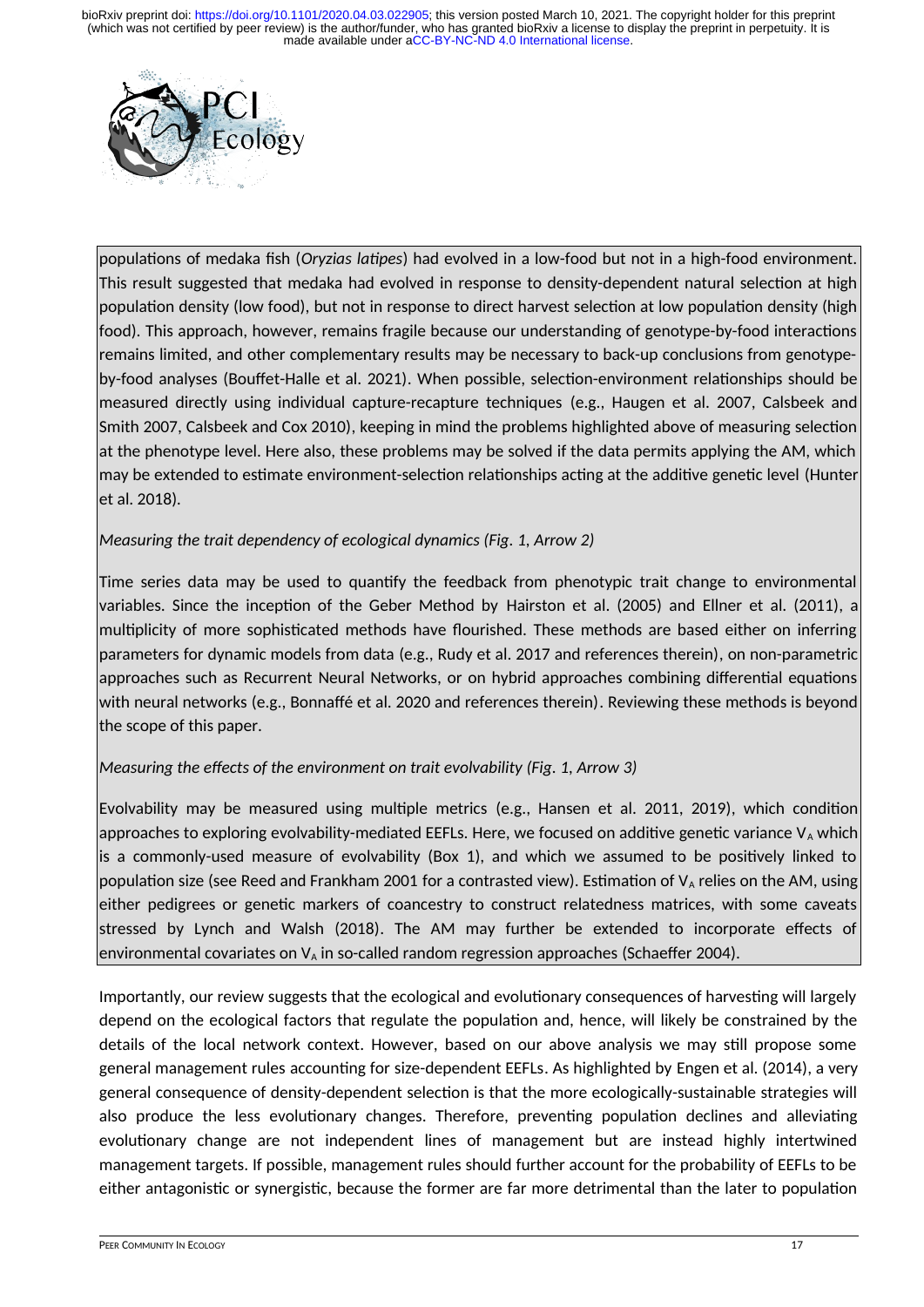

persistence and recovery and, hence, would impose lower exploitation rates. Ideally, an *a priori* knowledge of the direction of density-dependent natural selection acting on body sizes could be gained using *had hoc* approaches (Box 2). Alternatively, a basic knowledge of the dominant ecological interactions could be used (Table 1).

In co-evolving predator-prey pairs, managers may also account for body-size ratios and potential asymmetries in body-size evolvability, so as to classify their harvested system into one of the four categories depicted in Fig. 4. Body-size ratios are well documented in the literature, and identification of a context prone to trophic relaxation or magnification should be relatively simple and lead to prudent exploitation. Prudent exploitation is also recommended if asymmetric body-size evolvability is suspected, especially when prey can escape predation (Fig. 4D), a situation in which exploitation rates should be stronger on the fasterevolving species so as to resorb asymmetry in evolvability. This recommendation somehow converges towards "balanced harvesting", a management approach based on spreading fishing mortality across the widest possible range of species and sizes in proportion to their natural productivity. Interestingly, such balanced strategies have already been advocated to conciliate yield and sustainability even in models that ignore evolution (Tromeur and Loeuille 2017). Although more research is clearly needed to test whether and under which conditions these general recommendations hold true, we believe that far enough evidence is already available showing that a consideration of natural selection is highly needed if we are to improve our ability to accurately predict and manage the dynamics of harvested populations.

**Acknowledgements:** EE acknowledges financial support from the Norwegian Research Council (projects EvoSize RCN 251307/F20 and REEF RCN 255601/E40) and from Rennes Métropole (project AIS 18C0356). *Version 4 of this preprint has been peer-reviewed and recommended by Peer Community In Ecology [\(https://doi.org/10.24072/pci.ecology.100071](https://doi.org/10.24072/pci.ecology.100071))*

**Conflict of interest disclosure:** The authors of this preprint declare that they have no financial conflict of interest with the content of this article. Nicolas Loeuille is one of the PCIEcology recommenders.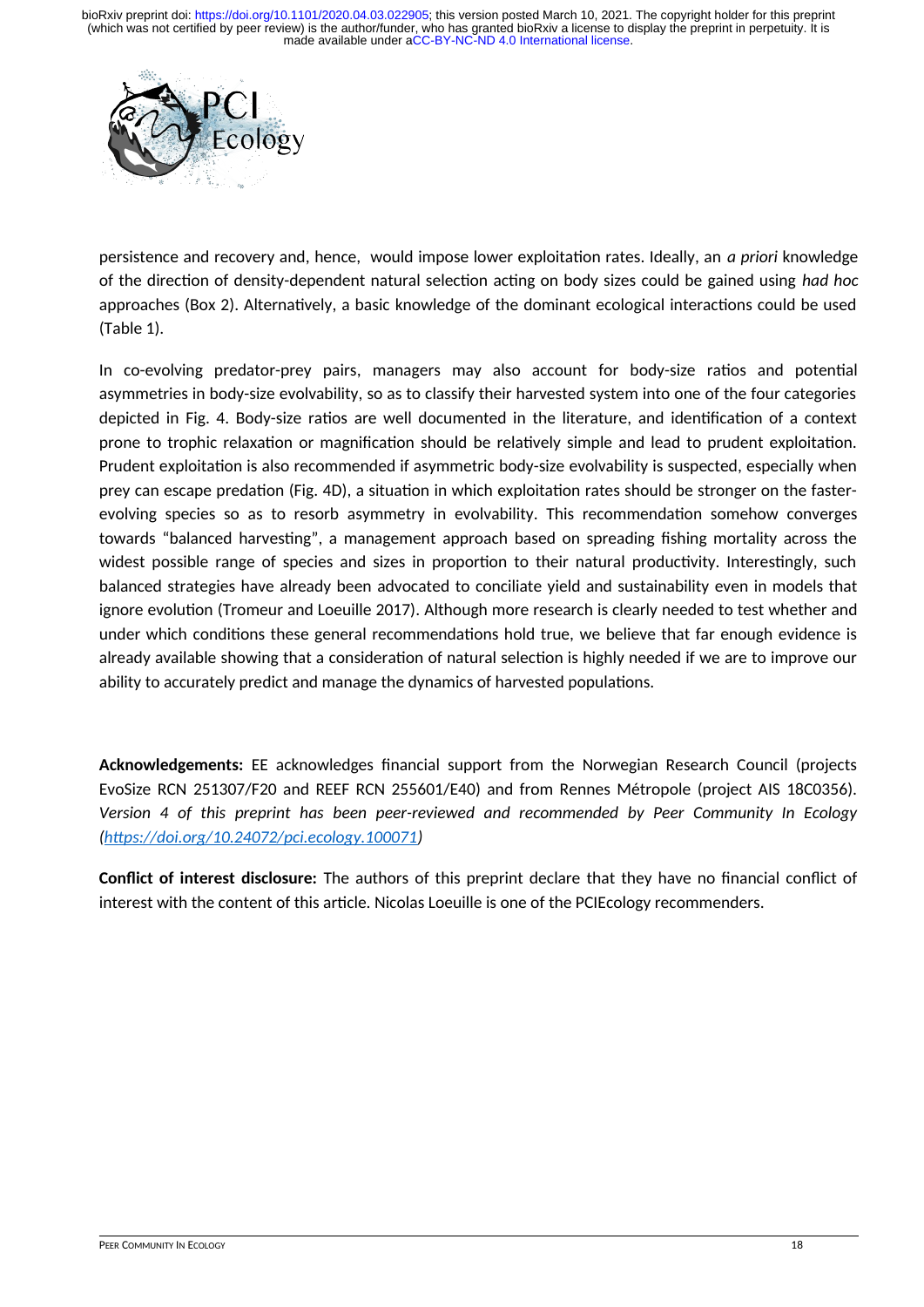

#### **REFERENCES**

- Abrams (2001) Modelling the adaptive dynamics of traits involved in inter- and intraspecific interactions: an assessment of three methods. Ecol Lett 4:166–175. https://doi.org/10.1046/j.1461-0248.2001.00199.x
- Abrams PA, Rowe L (1996) The effects of predation on the age and size of maturity of prey. Evolution 50:1052–1061. https://doi.org/10.2307/2410646
- Allhoff KT, Ritterskamp D, Rall BC, et al (2015) Evolutionary food web model based on body masses gives realistic networks with permanent species turnover. Sci Rep 5:10955. https://doi.org/10.1038/srep10955
- Andersen KH, Brander K (2009) Expected rate of fisheries-induced evolution is slow. Proc Natl Acad Sci U S A 106:11657– 11660. https://doi.org/10.1073/pnas.0901690106
- Arendt JD (1997) Adaptive intrinsic growth rates: an integration across taxa. Q Rev Biol 72:149–177
- Arnold SJ (2003) Performance surfaces and adaptive landscapes. Integr Comp Biol 43:367–375. https://doi.org/10.1093/icb/43.3.367
- Audzijonyte A, Kuparinen A, Fulton EA (2013a) How fast is fisheries-induced evolution? Quantitative analysis of modelling and empirical studies. Evol Appl 6:585–595. https://doi.org/10.1111/eva.12044
- Audzijonyte A, Kuparinen A, Gorton R, Fulton EA (2013b) Ecological consequences of body size decline in harvested fish species: positive feedback loops in trophic interactions amplify human impact. Biol Lett 9:20121103. https://doi.org/10.1098/rsbl.2012.1103
- Barneche DR, Robertson DR, White CR, Marshall DJ (2018) Fish reproductive-energy output increases disproportionately with body size. Science 360:642. https://doi.org/10.1126/science.aao6868
- Beckerman AP, Rodgers GM, Dennis SR (2010) The reaction norm of size and age at maturity under multiple predator risk. J Anim Ecol 79:1069–1076. https://doi.org/10.1111/j.1365-2656.2010.01703.x
- Biro PA, Post JR (2008) Rapid depletion of genotypes with fast growth and bold personality traits from harvested fish populations. Proc Natl Acad Sci U S A 105:2919–2922. https://doi.org/10.1073/pnas.0708159105
- Bonnaffé W, Sheldon BC, Coulson T (2020) Neural ordinary differential equations for ecological and evolutionary time series analysis. Authorea. https://doi.org/10.22541/au.158920677.73318513
- Borrell B (2013) Ocean conservation: a big fight over little fish. Nature 493:597–598. https://doi.org/10.1038/493597a
- Bouffet-Halle A, Mériguet J, Carmignac D, et al (2021) Density-dependent selection mediates harvest-induced trait changes. Ecol Lett in press: https://doi.org/10.1111/ele.13677
- Brännström Å, Loeuille N, Loreau M, Dieckmann U (2011) Emergence and maintenance of biodiversity in an evolutionary food-web model. Theor Ecol 4:467–478. https://doi.org/10.1007/s12080-010-0089-6
- Brooks JL, Dodson SI (1965) Predation, body size, and composition of plankton. Science 150:28. https://doi.org/10.1126/science.150.3692.28
- Brose U, Jonsson T, Berlow EL, et al (2006) Consumer-resource body-size relationships in natural food webs. Ecology 87:2411–2417. https://doi.org/10.1890/0012-9658(2006)87[2411:CBRINF]2.0.CO;2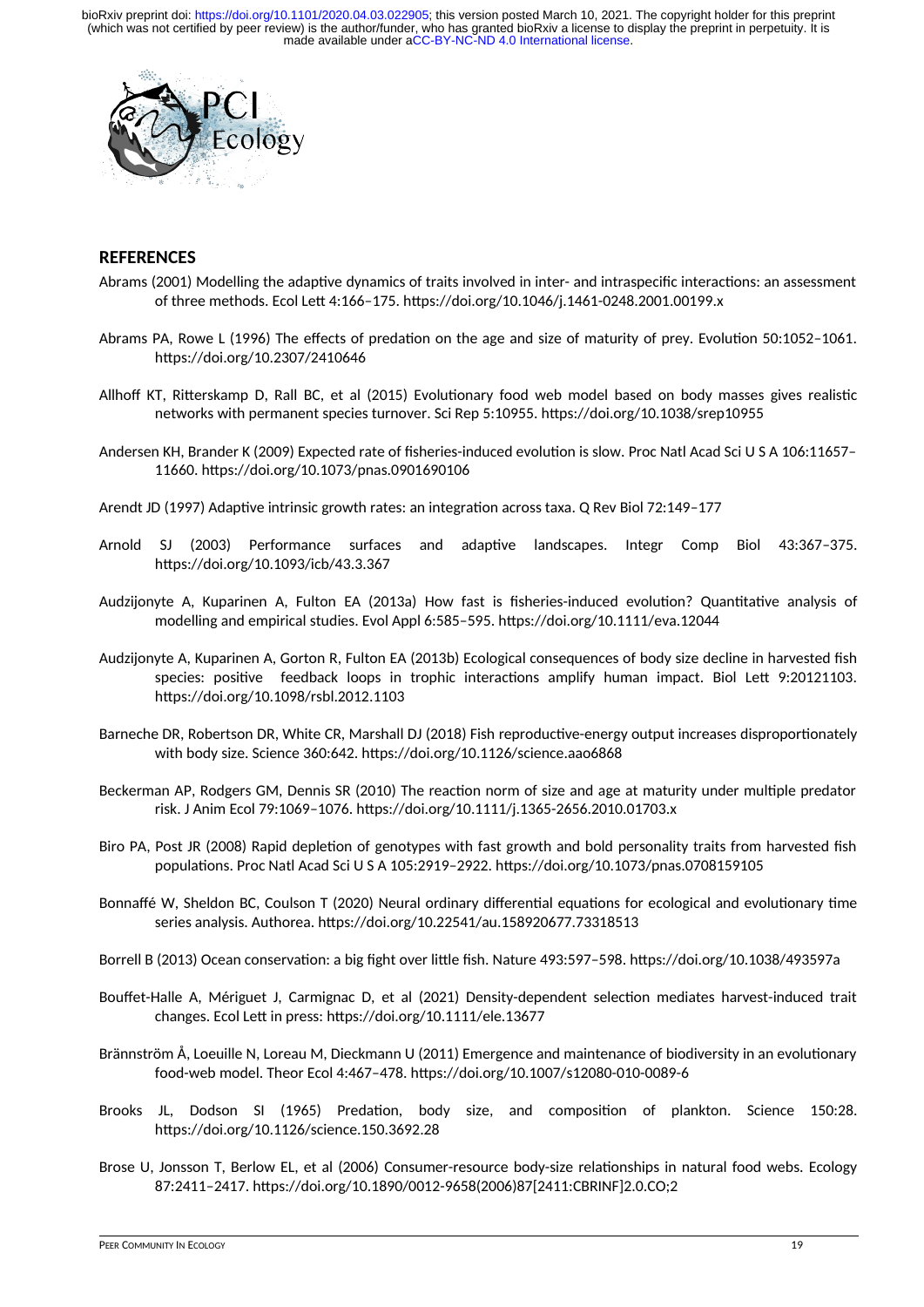

- Brown JH, Gillooly JF, Allen AP, et al (2004) Toward a metabolic theory of ecology. Ecology 85:1771–1789. https://doi.org/10.1890/03-9000
- Calsbeek R, Cox RM (2010) Experimentally assessing the relative importance of predation and competition as agents of selection. Nature 465:613. https://doi.org/10.1038/nature09020
- Calsbeek R, Smith TB (2007) Probing the adaptive landscape using experimental islands: density-dependent natural selection on lizard body size. Evolution 61:1052–1061. https://doi.org/10.1111/j.1558-5646.2007.00093.x
- Carlson SM, Cunningham CJ, Westley PAH (2014) Evolutionary rescue in a changing world. Trends Ecol Evol 29:521–530. https://doi.org/10.1016/j.tree.2014.06.005
- Carlson SM, Edeline E, Vøllestad LA, et al (2007) Four decades of opposing natural and human-induced artificial selection acting on Windermere pike (*Esox lucius*). Ecol Lett 10:512–521. https://doi.org/10.1111/j.1461- 0248.2007.01046.x
- Carroll SP, Hendry AP, Reznick DN, Fox CW (2007) Evolution on ecological time-scales. Funct Ecol 21:387–393. https://doi.org/10.1111/j.1365-2435.2007.01289.x
- Chase JM (1999) To grow or to reproduce? The role of life-history plasticity in food web dynamics. Am Nat 154:571–586. https://doi.org/10.1086/303261
- Claessen D, de Roos AM, Persson L (2004) Population dynamic theory of size-dependent cannibalism. Proc R Soc Lond B Biol Sci 271:333. https://doi.org/10.1098/rspb.2003.2555
- Claessen D, van Oss C, de Roos AM, Persson L (2002) The impact of size-dependent predation on population dynamics and individual life history. Ecology 83:1660–1675. https://doi.org/10.2307/3071986
- Cohen JE, Jonsson T, Carpenter SR (2003) Ecological community description using the food web, species abundance, and body size. Proc Natl Acad Sci U S A 100:1781–1786. https://doi.org/10.1073/pnas.232715699
- Conover DO, Munch SB (2002) Sustaining fisheries yields over evolutionary time scales. Science 297:94–96. https://doi.org/10.1126/science.1074085
- Crow JF (2008) Maintaining evolvability. J Genet 87:349–353. https://doi.org/10.1007/s12041-008-0057-8
- Darimont CT, Carlson SM, Kinnison MT, et al (2009) Human predators outpace other agents of trait change in the wild. Proc Natl Acad Sci U S A 106:952–954. https://doi.org/10.1073/pnas.0809235106
- Day T, Abrams PA, Chase JM (2002) The role of size-specific predation in the evolution and diversification of prey life histories. Evolution 56:877–887. https://doi.org/10.1111/j.0014-3820.2002.tb01401.x
- De Kort H, Prunier JG, Ducatez S, et al (2021) Life history, climate and biogeography interactively affect worldwide genetic diversity of plant and animal populations. Nat Commun 12:516. https://doi.org/10.1038/s41467-021- 20958-2
- De Roos AM, Persson L, McCauley E (2003) The influence of size-dependent life-history traits on the structure and dynamics of populations and communities. Ecol Lett 6:473–487. https://doi.org/10.1046/j.1461- 0248.2003.00458.x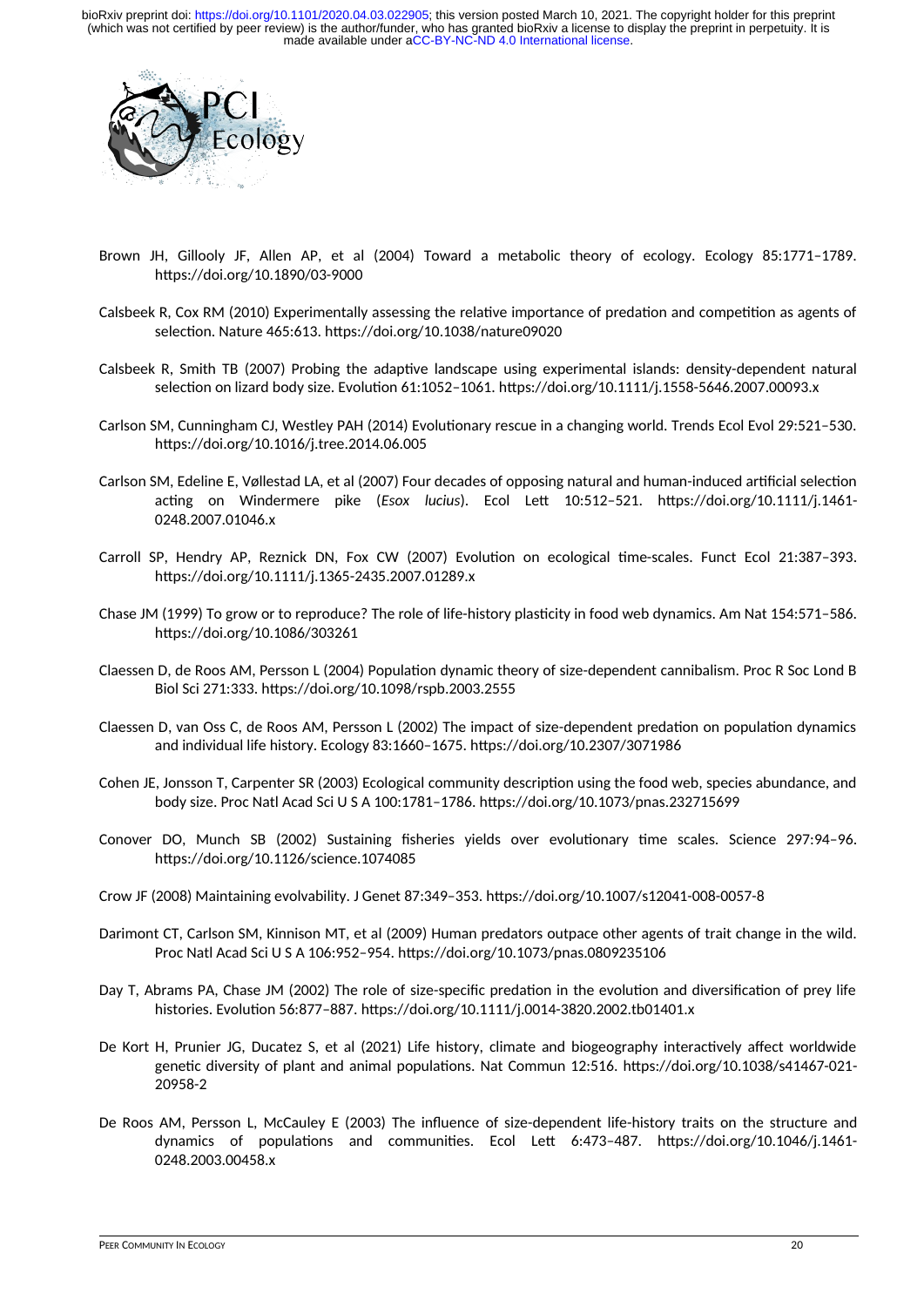

- Devine JA, Heino M (2011) Investigating the drivers of maturation dynamics in Barents Sea haddock (*Melanogrammus aeglefinus*). Fish Res 110:441–449. https://doi.org/10.1016/j.fishres.2011.05.016
- Dieckmann U, Law R (1996) The dynamical theory of coevolution: a derivation from stochastic ecological processes. J Math Biol 34:579–612. https://doi.org/10.1007/BF02409751
- Edeline E, Carlson SM, Stige LC, et al (2007) Trait changes in a harvested population are driven by a dynamic tug-of-war between natural and harvest selection. Proc Natl Acad Sci U S A 104:15799–15804. https://doi.org/10.1073/pnas.0705908104
- Edeline E, Le Rouzic A, Winfield IJ, et al (2009) Harvest-induced disruptive selection increases variance in fitness-related traits. Proc R Soc Lond B Biol Sci 276:4163–4171. https://doi.org/10.1098/rspb.2009.1106
- Edeline E, Terao O, Naruse K (2016) Empirical evidence for competition-driven semelparity in wild medaka. Popul Ecol 58:371–383. https://doi.org/10.1007/s10144-016-0551-4
- Edley MT, Law R (1988) Evolution of life histories and yields in experimental populations of *Daphnia magna*. Biol J Linn Soc 34:309–326. https://doi.org/10.1111/j.1095-8312.1988.tb01966.x
- Ellner SP, Geber MA, Hairston NG (2011) Does rapid evolution matter? Measuring the rate of contemporary evolution and its impacts on ecological dynamics. Ecol Lett 14:603–614. https://doi.org/10.1111/j.1461- 0248.2011.01616.x
- Emmerson MC, Raffaelli D (2004) Predator-prey body size, interaction strength and the stability of a real food web. J Anim Ecol 73:399–409. https://doi.org/10.1111/j.0021-8790.2004.00818.x
- Engen S, Lande R, Sæther B-E (2014) Evolutionary consequences of nonselective harvesting in density-dependent populations. Am Nat 184:714–726. https://doi.org/10.1086/678407
- Ernande B, Dieckmann U, Heino M (2004) Adaptive changes in harvested populations: plasticity and evolution of age and size at maturation. Proc R Soc Lond B Biol Sci 271:415–423. https://doi.org/10.1098/rspb.2003.2519
- Fausch KD, Nakano S, Kitano S, et al (2021) Interspecific social dominance networks reveal mechanisms promoting coexistence in sympatric charr in Hokkaido, Japan. J Anim Ecol 90:515–527. https://doi.org/10.1111/1365- 2656.13384
- Fenberg PB, Roy K (2008) Ecological and evolutionary consequences of size-selective harvesting: how much do we know? Mol Ecol 17:209–220. https://doi.org/10.1111/j.1365-294X.2007.03522.x
- Fleming IA, Gross MR (1994) Breeding competition in a Pacific salmon (coho: *Oncorhynchus kisutch*): measures of natural and sexual selection. Evolution 48:637–657. https://doi.org/10.1111/j.1558-5646.1994.tb01350.x
- Fox LR (1975) Cannibalism in natural populations. Annu Rev Ecol Syst 6:87–106. https://doi.org/10.1146/annurev.es.06.110175.000511
- Frankham R (1996) Relationship of genetic variation to population size in wildlife. Conserv Biol 10:1500–1508. https://doi.org/10.1046/j.1523-1739.1996.10061500.x
- Gadgil M, Bossert WH (1970) Life historical consequences of natural selection. Am Nat 104:1–24. https://doi.org/10.1086/282637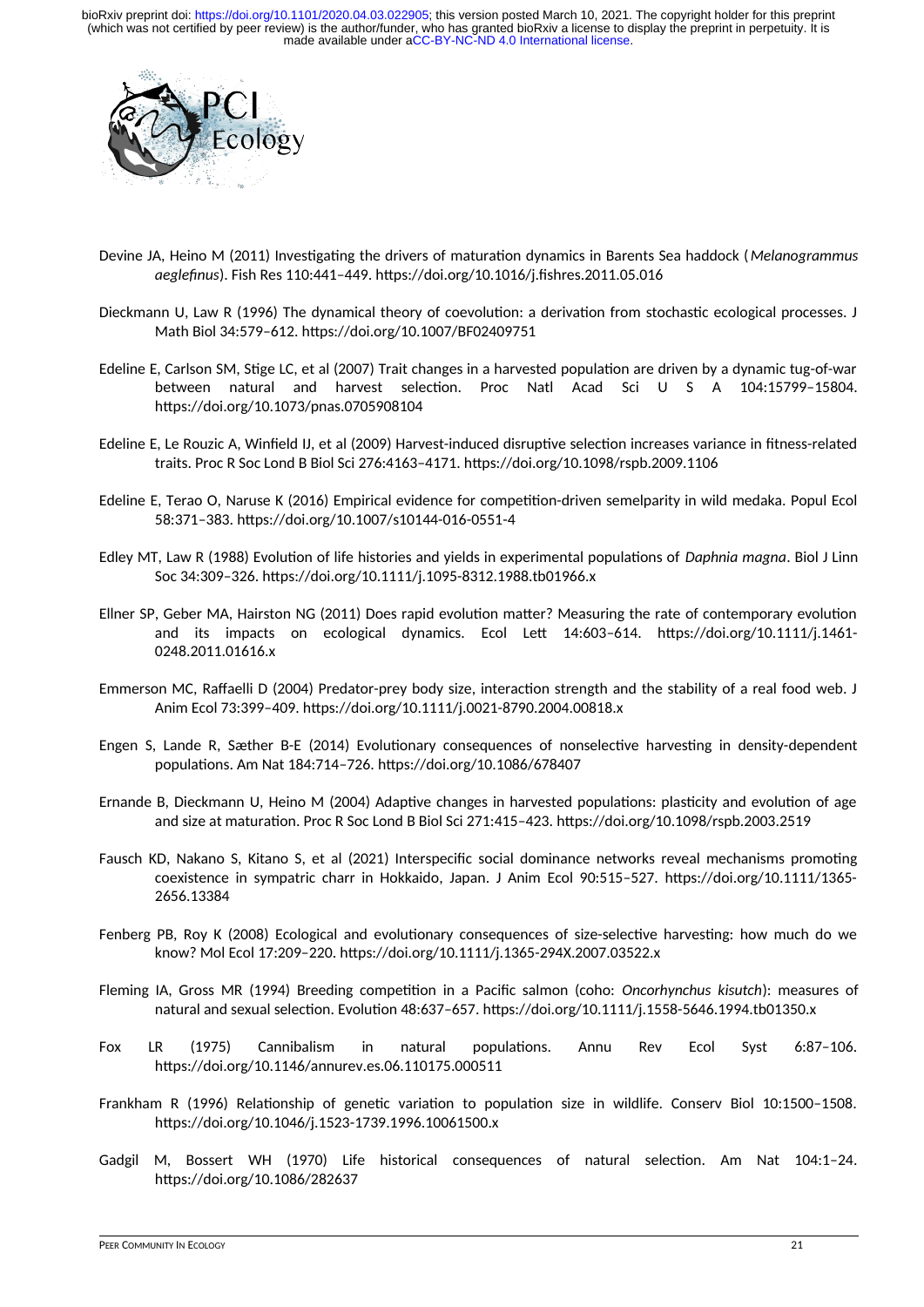

- Gårdmark A, Dieckmann U (2006) Disparate maturation adaptations to size-dependent mortality. Proc R Soc Lond B Biol Sci 273:2185–2192. https://doi.org/10.1098/rspb.2006.3562
- Gårdmark A, Dieckmann U, Lundberg P (2003) Life-history evolution in harvested populations: the role of natural predation. Evol Ecol Res 5:239–257
- Gomulkiewicz R, Holt RD (1995) When does evolution by natural selection prevent extinction? Evolution 49:201–207. https://doi.org/10.2307/2410305
- Govaert L (2018) Eco-evolutionary partitioning metrics: a practical guide for biologists. Belg J Zool 148:167–202. https://doi.org/10.26496/bjz.2018.25
- Govaert L, Fronhofer EA, Lion S, et al (2019) Eco-evolutionary feedbacks—Theoretical models and perspectives. Funct Ecol 33:13–30. https://doi.org/10.1111/1365-2435.13241
- Grant PR, Grant BR (2002) Unpredictable evolution in a 30-year study of Darwin's finches. Science 296:707–711. https://doi.org/10.1126/science.1070315
- Griffiths JI, Childs DZ, Bassar RD, et al (2020) Individual differences determine the strength of ecological interactions. Proc Natl Acad Sci U S A 117:17068. https://doi.org/10.1073/pnas.2000635117
- Hadfield JD (2008) Estimating evolutionary parameters when viability selection is operating. Proc R Soc B Biol Sci 275:723–734. https://doi.org/10.1098/rspb.2007.1013
- Hairston NG, Ellner SP, Geber MA, et al (2005) Rapid evolution and the convergence of ecological and evolutionary time. Ecol Lett 8:1114–1127. https://doi.org/10.1111/j.1461-0248.2005.00812.x
- Hamrin SF, Persson L (1986) Asymmetrical competition between age classes as a factor causing population oscillations in an obligate planktivorous fish species. Oikos 47:223–232. https://doi.org/10.2307/3566049
- Hansen TF, Solvin TM, Pavlicev M (2019) Predicting evolutionary potential: a numerical test of evolvability measures. Evolution 73:689–703. https://doi.org/10.1111/evo.13705
- Hansen ThomasF, Pélabon C, Houle D (2011) Heritability is not evolvability. Evol Biol 38:258–277. https://doi.org/10.1007/s11692-011-9127-6
- Haugen TO, Winfield IJ, Vøllestad LA, et al (2007) Density dependence and density independence in the demography and dispersal of pike over four decades. Ecol Monogr 77:483–502. https://doi.org/10.1890/06-0163.1
- Heino M, Baulier L, Boukal DS, et al (2013) Can fisheries-induced evolution shift reference points for fisheries management? ICES J Mar Sci J Cons 70:707–721. https://doi.org/10.1093/icesjms/fst077
- Heino M, Díaz Pauli B, Dieckmann U (2015) Fisheries-induced evolution. Annu Rev Ecol Evol Syst 46:461–480. https://doi.org/10.1146/annurev-ecolsys-112414-054339
- Hendry AP, Kinnison MT (1999) The pace of modern life: measuring rates of contemporary microevolution. Evolution 53:1637–1653. https://doi.org/10.1111/j.1558-5646.1999.tb04550.x
- Hendry AP, Kinnison MT (2001) An introduction to microevolution: rate, pattern, process. Genetica 112:1–8. https://doi.org/10.1023/A:1013368628607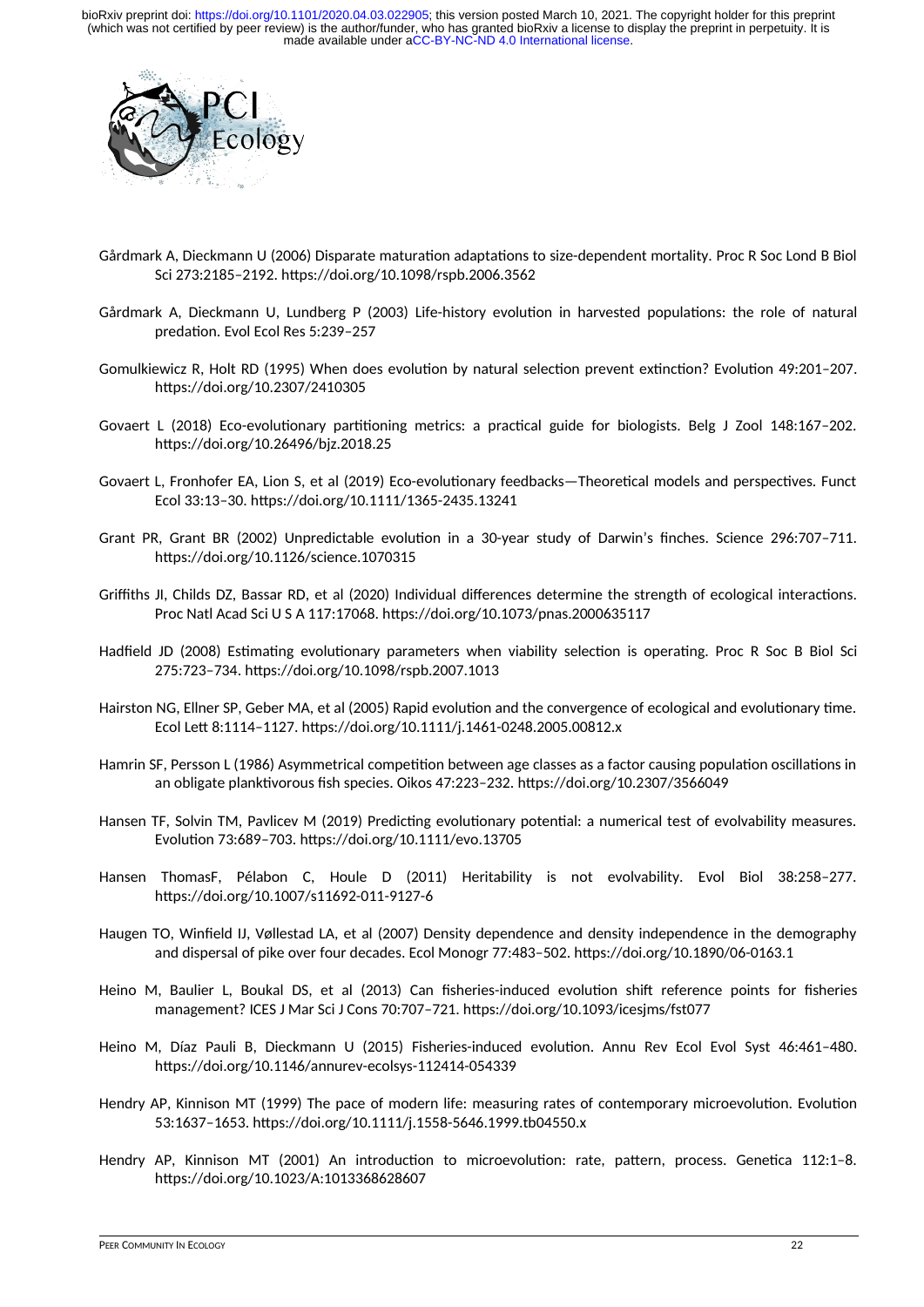

- Hilborn R, Minte-Vera CV (2008) Fisheries-induced changes in growth rates in marine fisheries: are they significant? Bull Mar Sci 83:95–105
- Hilborn R, Walters C (1992) Quantitative fisheries stock assessment: choice, dynamics and uncertainty, 1st edn. Springer US
- Holliday R (1989) Food, reproduction and longevity: is the extended lifespan of calorie-restricted animals an evolutionary adaptation? BioEssays News Rev Mol Cell Dev Biol 10:125–127. https://doi.org/10.1002/bies.950100408
- Holt RD, Grover J, Tilman D (1994) Simple rules for interspecific dominance in systems with exploitative and apparent competition. Am Nat 144:741–771. https://doi.org/10.1086/285705
- Hunter DC, Pemberton JM, Pilkington JG, Morrissey MB (2018) Quantification and decomposition of environmentselection relationships. Evolution 72:851–866. https://doi.org/10.1111/evo.13461
- Jusufovski D, Kuparinen A (2020) Exploring individual and population eco-evolutionary feedbacks under the coupled effects of fishing and predation. Fish Res 231:105713. https://doi.org/10.1016/j.fishres.2020.105713
- Kingsolver JG, Pfennig DW (2004) Individual-level selection as a cause of Cope's rule of phyletic size increase. Evolution 58:1608–1612. https://doi.org/10.2307/3449385
- Kinnison MT, Hairston NG, Hendry AP (2015) Cryptic eco-evolutionary dynamics. Ann N Y Acad Sci 1360:120–144. https://doi.org/10.1111/nyas.12974
- Koch M, Hadfield JD, Sefc KM, Sturmbauer C (2008) Pedigree reconstruction in wild cichlid fish populations. Mol Ecol 17:4500–4511. https://doi.org/10.1111/j.1365-294X.2008.03925.x
- Kooijman SALM (2010) Dynamic energy budget theory for metabolic organisation, 3rd edn. Cambridge University Press, Cambridge
- Kristiansen TS, Svåsand T (1998) Effect of size-selective mortality on growth of coastal cod illustrated by tagging data and an individual-based growth and mortality model. J Fish Biol 52:688–705. https://doi.org/10.1111/j.1095- 8649.1998.tb00813.x
- Kuparinen A, Hutchings JA (2017) Genetic architecture of age at maturity can generate divergent and disruptive harvestinduced evolution. Philos Trans R Soc B Biol Sci 372:20160035. https://doi.org/10.1098/rstb.2016.0035
- Kuparinen A, Merilä J (2007) Detecting and managing fisheries-induced evolution. Trends Ecol Evol 22:652–659. https://doi.org/10.1016/j.tree.2007.08.011
- Lande R, Arnold SJ (1983) The measurement of selection on correlated characters. Evolution 37:1210–1226. https://doi.org/10.2307/2408842
- Law R (2000) Fishing, selection, and phenotypic evolution. ICES J Mar Sci J Cons 57:659-668. https://doi.org/10.1006/jmsc.2000.0731
- Le Bourlot V, Tully T, Claessen D (2014) Interference versus exploitative competition in the regulation of size-structured populations. Am Nat 184:609–623. https://doi.org/10.1086/678083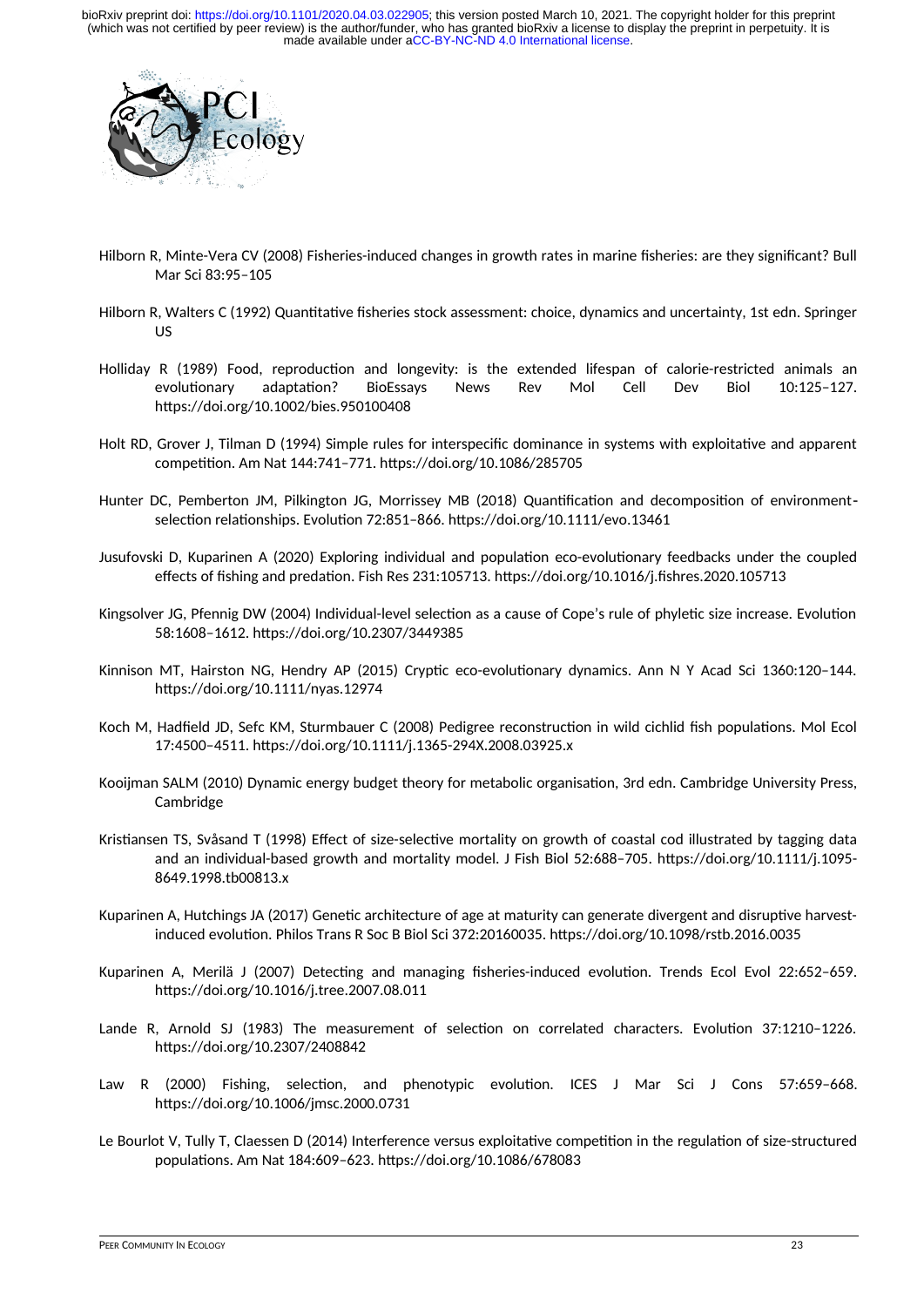

- Le Rouzic A, Renneville C, Millot A, et al (2020) Unidirectional response to bidirectional selection on body size. II Quantitative genetics. Ecol Evol 10:11453–11466. https://doi.org/10.1002/ece3.6783
- Loeuille N, Loreau M (2005) Evolutionary emergence of size-structured food webs. Proc Natl Acad Sci U S A 102:5761– 5766. https://doi.org/10.1073/pnas.0408424102
- Loeuille N, Loreau M (2006) Evolution of body size in food webs: does the energetic equivalence rule hold? Ecol Lett 9:171–178. https://doi.org/10.1111/j.1461-0248.2005.00861.x
- Loeuille N, Loreau M (2009) Emergence of complex food web structure in community evolution models. In: Verhoef HA, Morin PJ (eds) Community ecology: processes, models, and applications, 1st edn. Oxford University Press, Oxford, pp 163–178
- Lynch M, Walsh B (2018) Evolution and selection of quantitative traits, 1st edn. Oxford University Press, New York
- Marty L, Dieckmann U, Ernande B (2015) Fisheries-induced neutral and adaptive evolution in exploited fish populations and consequences for their adaptive potential. Evol Appl 8:47–63. https://doi.org/10.1111/eva.12220
- Marty L, Rochet M-J, Ernande B (2014) Temporal trends in age and size at maturation of four North Sea gadid species: cod, haddock, whiting and Norway pout. Mar Ecol Prog Ser 497:179–197. https://doi.org/10.3354/meps10580
- McCann K, Hastings A, Huxel GR (1998) Weak trophic interactions and the balance of nature. Nature 395:794. https://doi.org/10.1038/27427
- Meszéna G, Kisdi É, Dieckmann U, et al (2001) Evolutionary optimisation models and matrix games in the unified perspective of adaptive dynamics. Selection 2:193–220. https://doi.org/10.1556/select.2.2001.1-2.14
- Metz JAJ, Mylius SD, Dieckmann O (2008) When does evolution optimize? Evol Ecol Res 10:629–654
- Morrissey MB, Kruuk LEB, Wilson AJ (2010) The danger of applying the breeder's equation in observational studies of natural populations. J Evol Biol 23:2277–2288. https://doi.org/10.1111/j.1420-9101.2010.02084.x
- Olsen EM, Moland E (2011) Fitness landscape of Atlantic cod shaped by harvest selection and natural selection. Evol Ecol 25:695–710. https://doi.org/10.1007/s10682-010-9427-9
- Orr HA (2007) Absolute fitness, relative fitness, and utility. Evolution 61:2997–3000. https://doi.org/10.1111/j.1558- 5646.2007.00237.x
- Perälä T, Kuparinen A (2020) Eco-evolutionary dynamics driven by fishing: from single species models to dynamic evolution within complex food webs. Evol Appl 13:2507–2520. https://doi.org/10.1111/eva.13058
- Perez KO, Munch SB (2010) Extreme selection on size in the early lives of fish. Evolution 64:2450–2457. https://doi.org/10.1111/j.1558-5646.2010.00994.x
- Persson L (1985) Asymmetrical competition: are larger animals competitively superior? Am Nat 126:261–266. https://doi.org/10.1086/284413
- Persson L, De Roos AM (2006) Food-dependent individual growth and population dynamics in fishes. J Fish Biol 69:1–20. https://doi.org/10.1111/j.1095-8649.2006.01269.x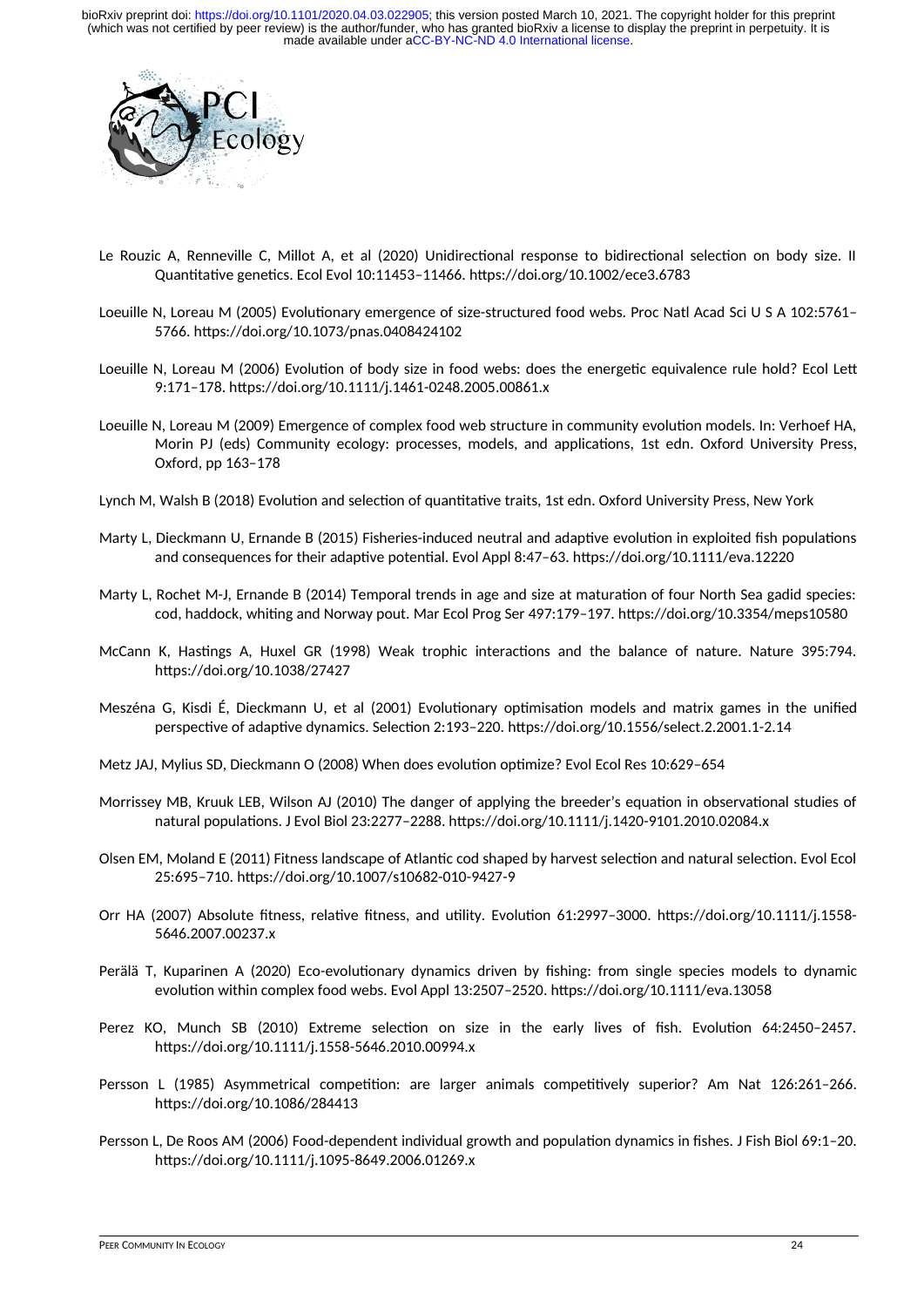

Persson L, Leonardsson K, de Roos AM, et al (1998) Ontogenetic scaling of foraging rates and the dynamics of a sizestructured consumer-resource model. Theor Popul Biol 54:270–293. https://doi.org/10.1006/tpbi.1998.1380

Peters RH (1983) The ecological implications of body size. Cambridge University Press, Cambridge

- Post JR, Parkinson EA, Johnston NT (1999) Density-dependent processes in structured fish populations: interaction strengths in whole-lake experiments. Ecol Monogr 69:155–175. https://doi.org/10.1890/0012- 9615(1999)069[0155:DDPISF]2.0.CO;2
- Reed DH, Frankham R (2001) How closely correlated are molecular and quantitative measures of genetic variation? A meta analysis. Evolution 55:1095–1103. https://doi.org/10.1111/j.0014-3820.2001.tb00629.x ‐
- Renneville C, Le Rouzic A, Baylac M, et al (2016) Morphological drivers of trophic cascades. Oikos 125:1193–1202. https://doi.org/10.1111/oik.02877
- Renneville C, Millot A, Agostini S, et al (2020) Unidirectional response to bidirectional selection on body size. I. Phenotypic, life-history, and endocrine responses. Ecol Evol 10:10571–10592. https://doi.org/10.1002/ece3.6713
- Roff DA (1992) The evolution of life histories, 1st edn. Chapman & Hall, New York
- Romiguier J, Gayral P, Ballenghien M, et al (2014) Comparative population genomics in animals uncovers the determinants of genetic diversity. Nature 515:261–263. https://doi.org/10.1038/nature13685
- Rooney N, McCann K, Gellner G, Moore JC (2006) Structural asymmetry and the stability of diverse food webs. Nature 442:265–269. https://doi.org/10.1038/nature04887
- Rudy SH, Brunton SL, Proctor JL, Kutz JN (2017) Data-driven discovery of partial differential equations. Sci Adv 3:e1602614. https://doi.org/10.1126/sciadv.1602614
- Schaefer MB (1954) Some aspects of the dynamics of populations important to the management of commercial marine fisheries. Inter-Am Trop Tuna Comm Bull 1:23–56
- Schaeffer LR (2004) Application of random regression models in animal breeding. Livest Prod Sci 86:35–45. https://doi.org/10.1016/S0301-6226(03)00151-9
- Sgrò CM, Partridge L (2000) Evolutionary responses of the life history of wild-caught *Drosophila melanogaster* to two standard methods of laboratory culture. Am Nat 156:341–353. https://doi.org/10.1086/303394
- Silva A, Faria S, Nunes C (2013) Long-term changes in maturation of sardine, *Sardina pilchardus*, in Portuguese waters. Sci Mar 77:429–438
- Sinclair ARE, Mduma S, Brashares JS (2003) Patterns of predation in a diverse predator-prey system. Nature 425:288– 290. https://doi.org/10.1038/nature01934
- Stige LC, Rogers LA, Neuheimer AB, et al (2019) Density- and size-dependent mortality in fish early life stages. Fish Fish 20:962–976. https://doi.org/10.1111/faf.12391
- Stinchcombe JR, Simonsen AK, Blows MarkW (2014) Estimating uncertainty in multivariate responses to selection. Evolution 68:1188–1196. https://doi.org/10.1111/evo.12321